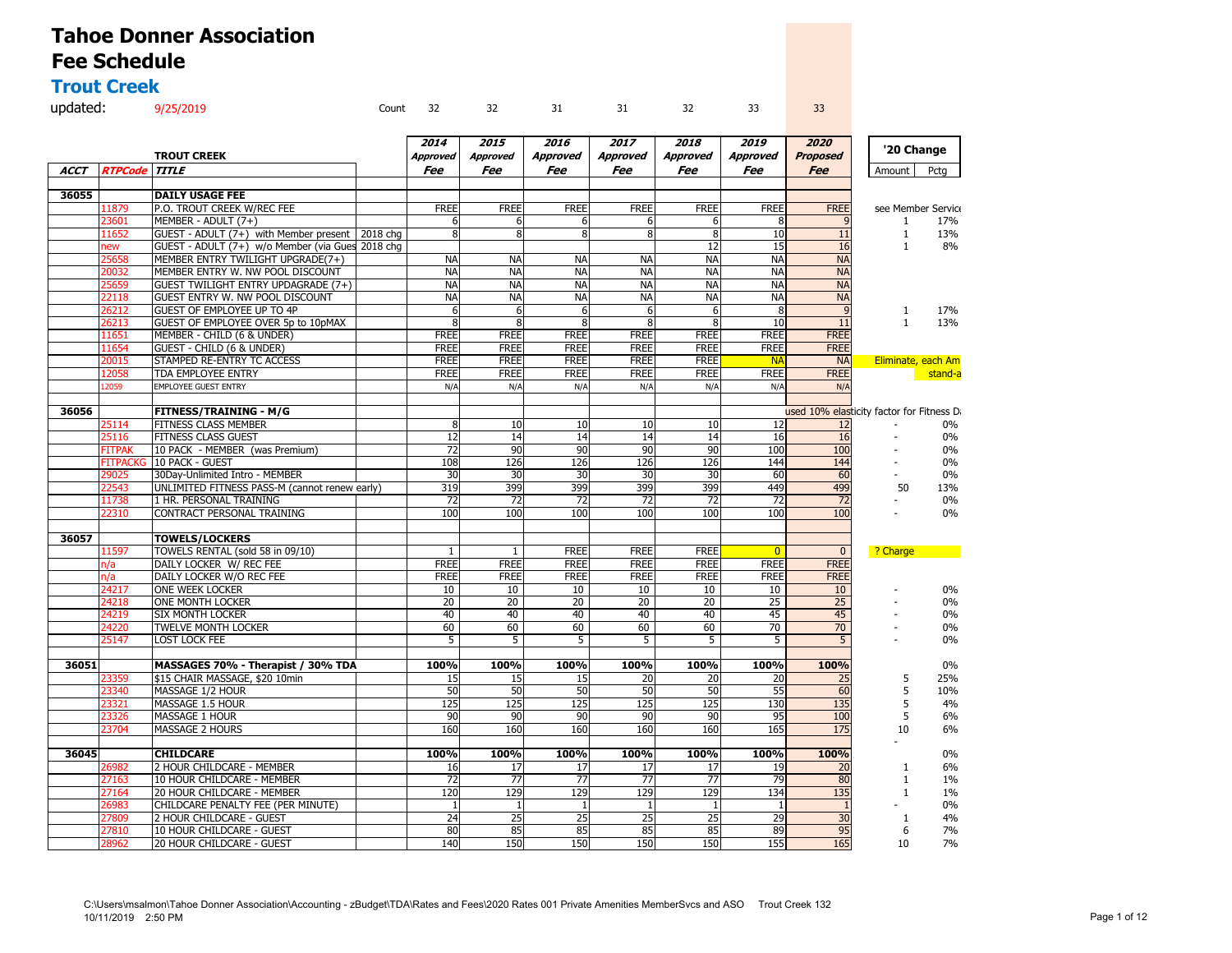|          | <b>Northwoods Pool</b> | Count |      |      |      |      |              |
|----------|------------------------|-------|------|------|------|------|--------------|
| updated: | 9/25/2019              |       |      |      |      |      |              |
|          |                        |       | 2016 | 2017 | 2018 | 2019 | $20^{\circ}$ |

|             |                    |                                  | 2016     | 2017     | 2018     | 2019     | 2020     |            |       |
|-------------|--------------------|----------------------------------|----------|----------|----------|----------|----------|------------|-------|
|             |                    |                                  | Approved | Approved | Approved | Approved | Proposed | "20 Change |       |
| <b>ACCT</b> | <b>RTP Code</b>    | <b>TITLE</b>                     | Fee      | Fee      | Fee      | Fee      | Fee      | Amount     | Pctg  |
|             |                    |                                  |          |          |          |          |          |            |       |
|             |                    | <b>N.W. POOL ENTRANCE FEES</b>   |          |          |          |          |          |            |       |
| 36054       | 12709              | MEMBER AD 1DAY ENTRY 7+          |          |          |          |          | a        |            | 13%   |
| 36055       | 12711              | GUEST AD 1DAY ENTRY, with Member | 8        |          |          | 10       | 11       |            | 10%   |
| tbd         | tbd                | GUEST AD 1DAY ENTRY- w/o Member  |          |          | 12       | 15       | 16       |            | 7%    |
| 37020       | <b>Group Party</b> | NW POOL PARTY - MEMBER           | 139      | 139      | 139      | 139      | 139      |            | $0\%$ |
| 37020       | <b>Group Party</b> | <b>INW POOL PARTY - GUEST</b>    | 169      | 169      | 169      | 169      | 169      |            | $0\%$ |
| 36055       | 12715              | GUEST OF EMPLOYEE, up to 4ppl    | 6        |          |          |          |          |            | 13%   |
| 36055       | 26214              | GUEST OF EMPLOYEE, over to 4ppl  | 8        |          |          | 10       | 11       |            | 10%   |
|             |                    | POOL RENTAL: 1 Hr                | 79       | 79       | 79       | 79       | 79       |            | $0\%$ |
|             |                    |                                  |          |          |          |          |          |            |       |

C:\Users\msalmon\Tahoe Donner Association\Accounting - zBudget\TDA\Rates and Fees\2020 Rates 001 Private Amenities MemberSvcs and ASO Nthwds Pool 130 10/11/2019 2:50 PMMagnetic contract of the contract of the contract of the contract of the contract of the contract of the contract of the contract of the contract of the contract of the contract of the contract of the contract of the contr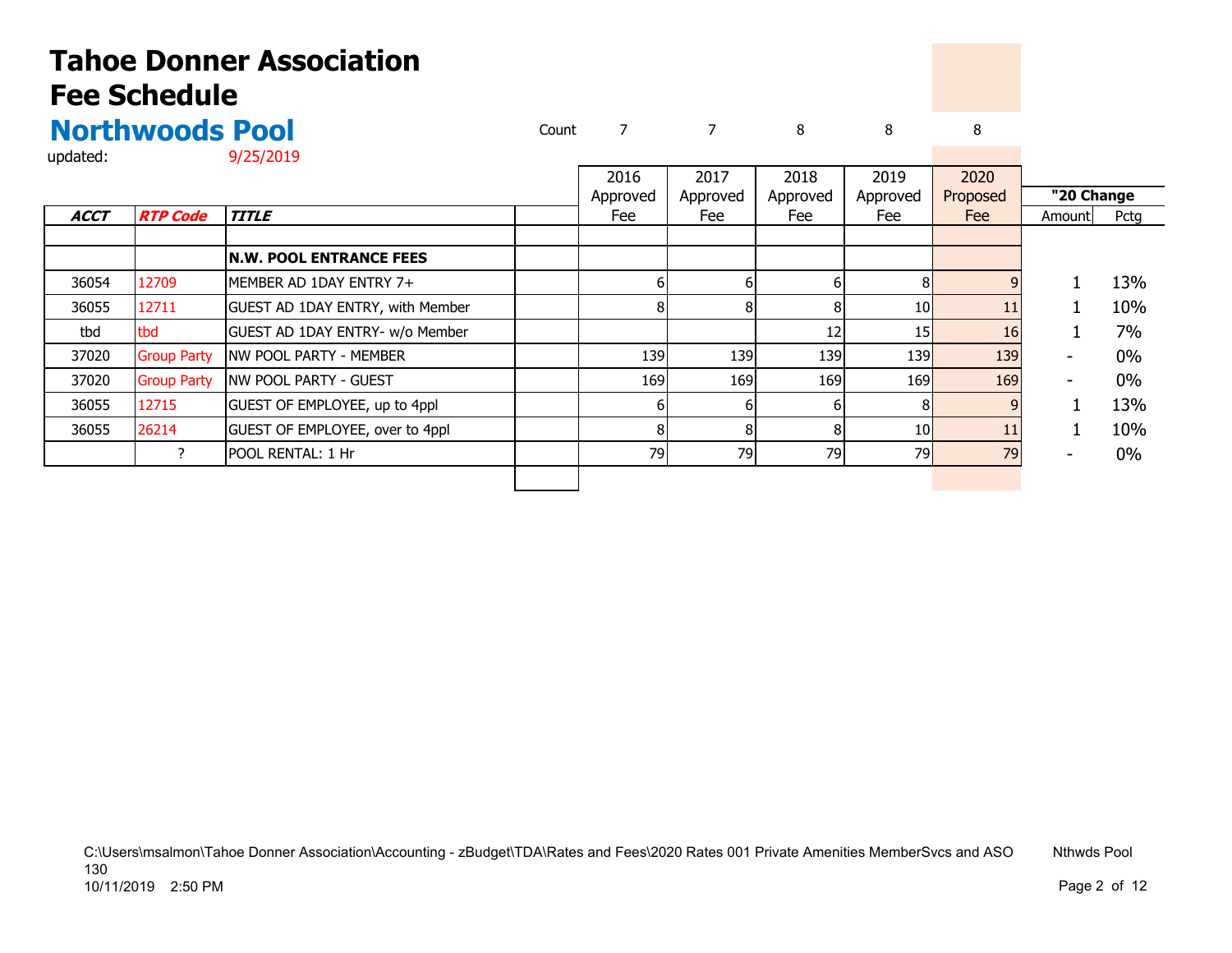| <b>Aquatics</b> |                |                                                                                                   |             |           |                |           |           |                 |                                |          |                |
|-----------------|----------------|---------------------------------------------------------------------------------------------------|-------------|-----------|----------------|-----------|-----------|-----------------|--------------------------------|----------|----------------|
| updated:        |                | 9/25/2019                                                                                         | Count       | 46        | 46             | 46        | 46        | 46              |                                |          | 631            |
|                 |                |                                                                                                   |             | 2016      | 2017           | 2018      | 2019      | 2020            | '20 Change                     |          |                |
|                 |                | <b>AQUATICS</b>                                                                                   |             | Approved  | Approved       | Approved  | Approved  | <b>Proposed</b> |                                |          | 3yr Avg        |
| <b>ACCT</b>     | <b>RTPCode</b> | <b>TITLE</b>                                                                                      |             | Fee       | Fee            | Fee       | Fee       | Fee             | Amount                         | Pcta     | Volume         |
| 36070           |                | LESSONS - MEMBER/GUEST 36070/36080                                                                |             |           |                |           |           |                 |                                |          |                |
| 36070           | 20166          | <b>GUPPIES LO - MEMBER</b>                                                                        |             | 33        | 40             | 40        | 42        | 43              | 1                              | 2%       | 31             |
| 36080           | 20256          | <b>GUPPIES LO - GUEST</b>                                                                         |             | 38        | 45             | 45        | 47        | 49              | $\overline{2}$                 | 4%       | 13             |
|                 | 20188          | <b>BUBBLE BLOWERS L1 - MEMBER</b>                                                                 |             | 33        | 40             | 40        | 42        | 43              | 1                              | 2%       | 55             |
|                 | 20186          | <b>BUBBLE BLOWERS L1 - GUEST</b>                                                                  |             | 38        | 45             | 45        | 47        | 19              | (28)                           | -60%     | 29             |
|                 | 20191          | STARFISH L2 - MEMBER                                                                              |             | 33        | 40             | 40        | 42        | 43              | $\mathbf{1}$                   | 2%       | 56             |
|                 | 20246          | STARFISH L2 - GUEST                                                                               |             | 38        | 45             | 45        | 47        | 49              | 2                              | 4%       | 24             |
|                 | 20165          | <b>DUCKIES L3 - MEMBER</b>                                                                        |             | 33        | 40             | 40        | 42        | 43              | 1                              | 2%       | 46             |
|                 | 20250          | <b>DUCKIES L3 - GUEST</b>                                                                         |             | 38        | 45             | 45        | 47        | 49              | $\overline{2}$                 | 4%       | 18             |
|                 | 20202          | SEALS L4 - MEMBER                                                                                 |             | 33        | 40             | 40        | 42        | 43              | $\mathbf{1}$                   | 2%       | 40             |
|                 | 20253<br>20167 | <b>SEALS L4 - GUEST</b><br><b>DOLPHINS L5 - MEMBER</b>                                            |             | 38<br>33  | 45<br>40       | 45<br>40  | 47<br>42  | 49<br>43        | 2                              | 4%       | 12             |
|                 | 20249          | <b>DOLPHINS L5 - GUEST</b>                                                                        |             | 38        | 45             | 45        | 47        | 49              | $\mathbf{1}$<br>$\overline{2}$ | 2%<br>4% | 20<br>6        |
|                 | 20169          | SHARKS L6 - MEMBER                                                                                |             | na        | na             | na        | nal       | na              |                                |          |                |
|                 | 20255          | SHARKS L6 - GUEST                                                                                 |             | na        | na             | na        | na        | na              |                                |          |                |
|                 | 20217          | PRIVATE SWIM LESSON - MEMBER                                                                      |             | 38        | 45             | 45        | 47        | 49              | 2                              | 4%       | 90             |
|                 | 20230          | PRIVATE SWIM LESSON - GUEST                                                                       |             | 43        | 50             | 50        | 52        | 55              | 3                              | 6%       | 23             |
|                 | 20218          | SEMI-PRIVATE SWIM LESSON - MEMBER                                                                 |             | 48        | 55             | 55        | 57        | 59              | $\overline{2}$                 | 4%       | 28             |
|                 | 20231          | SEMI-PRIVATE SWIM LESSON - GUEST                                                                  |             | 53        | 60             | 60        | 62        | 65              | 3                              | 5%       | 14             |
|                 | 21095          | PRE/POST SEASON PRIVATE SWIM LESSON - MEMBER                                                      |             | 38        | 45             | 45        | 47        | 49              | $\overline{2}$                 | 4%       | 65             |
|                 | 21094          | PRE/POST SEASON PRIVATE SWIM LESSON - GUEST                                                       |             | 43        | 50             | 50        | 52        | 55              | 3                              | 6%       |                |
|                 | 21096          | PRE/POST SEASON SEMI-PRIVATE SWIM LESSON - MEM                                                    |             | 48        | 55             | 55        | 57        | 59              | $\overline{2}$                 | 4%       | 3              |
|                 |                | PRE/POST SEASON SEMI-PRIVATE SWIM LESSON - GUE                                                    |             | 53        | 60             | 60        | 62        | 65              | 3                              | 5%       |                |
|                 | 23401          | NW PRIVATE SWIM LESSON - MEMBER                                                                   |             | 38        | 45             | 52        | 59        | 60              | $1\,$                          | 2%       |                |
|                 | 23403          | NW PRIVATE SWIM LESSON - GUEST                                                                    |             | 43        | 50             | 57        | 64        | 67              | 3                              | 5%       |                |
|                 | 23402          | NW SEMI-PRIVATE SWIM LESSON - MEMBER                                                              |             | 48        | 55             | 62        | 62        | 63              | $\mathbf{1}$                   | 2%       |                |
|                 | 23403<br>20173 | NW SEMI-PRIVATE SWIM LESSON - GUEST<br>SWIM CAMP - MEMBER (MON-FRI 1.5 HOURS/DAY)                 |             | 53<br>107 | 60<br>109      | 67<br>109 | 67<br>109 | 69<br>112       | $\overline{2}$<br>3            | 3%<br>3% |                |
|                 | 20257          | SWIM CAMP - GUEST (MON-FRI 1.5 HOURS/DAY)                                                         |             | 129       | 139            | 139       | 139       | 144             | 5                              | 4%       |                |
|                 | 20182          | JR LIFEGUARD CAMP - MEMBER (MON-FRI 1.5 HOURS/D                                                   |             | 225       | 229            | 229       | 231       | 234             | 3                              | 1%       | $\overline{4}$ |
|                 | 20258          | JR LIFEGUARD CAMP - GUEST (MON-FRI 1.5 HOURS/DA                                                   |             | 250       | 254            | 254       | 258       | 264             | 6                              | 2%       |                |
|                 | 24256          | LIFEGUARD CERTIFICATION - MEMBER                                                                  |             | 225       | 229            | 229       | 233       | 235             | $\overline{2}$                 | 1%       | $\overline{2}$ |
|                 | 24257          | LIFEGUARD CERTIFICATION - GUEST/PUBLIC                                                            |             | 250       | 254            | 254       | 258       | 265             | $\overline{7}$                 | 3%       | $\overline{4}$ |
|                 | 24286          | WATER SAFETY INSTRUCTOR - MEMBER                                                                  |             | 225       | 229            | 229       | 233       | 235             | $\overline{2}$                 | 1%       | $\mathbf{1}$   |
|                 | 25167          | WATER SAFETY INSTRUCTOR - GUEST/PUBLIC                                                            |             | 250       | 254            | 254       | 258       | 265             | $\overline{7}$                 | 3%       |                |
|                 | 24287          | LIFEGUARDING REVIEW COURSE - MEMBER                                                               |             | 112       | 114            | 114       | 118       | 120             | $\overline{2}$                 | 2%       |                |
|                 | 24289          | LIFEGUARDING REVIEW COURSE - GUEST/PUBLIC                                                         |             | 125       | 129            | 129       | 133       | 139             | 6                              | 5%       | $\overline{2}$ |
|                 | 25160          | LIFEGUARDING REVIEW CPR/FIRST AID - MEMBER                                                        |             | 82        | 85             | 85        | 85        | 90              | 5                              | 6%       |                |
|                 | <b>New</b>     | LIFEGUARDING REVIEW CPR/FIRST AID - GUEST/PUBLI                                                   |             | 104       | 109            | 109       | 109       | 115             | 6                              | 6%       | $\overline{2}$ |
|                 | 25203<br>25205 | REC SWIM TEAM TIGER SHARKS - MEMBER (MON-FRI 1<br>REC SWIM TEAM TIGER SHARKS - GUEST (MON-FRI 1 H |             | 53<br>65  | 55<br>69       | 55<br>69  | 57<br>69  | 59<br>74        | 2<br>5                         | 4%<br>7% | 35<br>3        |
|                 | 25204          | REC SWIM TEAM TIGER SHARKS DAILY DROP IN - MEME                                                   |             | 15        | 15             | 15        | 15        | 16              | $\mathbf{1}$                   | 7%       | 3              |
|                 | 25206          | REC SWIM TEAM TIGER SHARKS DAILY DROP IN - GUES                                                   |             | 15        | 16             | 16        | 16        | 17              | 1                              | 6%       | $\overline{2}$ |
|                 |                | LIFEGUARDING WATERFRONT - MEMBER                                                                  |             | 78        | 79             | 79        | 79        | 85              | 6                              | 8%       |                |
|                 | 26279          | LIFEGUARDING WATERFRONT - GUEST/PUBLIC                                                            |             | 100       | 101            | 101       | 101       | 105             | $\overline{4}$                 | 4%       |                |
|                 | 24418          | <b>AQUATICS CANCELATION FEE</b>                                                                   |             | 11        | 12             | 12        | 12        | 15              | 3                              | 25%      |                |
|                 |                | <b>INNERTUBE RENTAL</b>                                                                           |             | 6         |                |           | 7         | $\mathsf{R}$    | 1                              | 14%      |                |
|                 |                | WATER POLO CAMP - MEMBER (MON-FRI 1.5 HOURS/DA                                                    |             | <b>NA</b> | <b>NA</b>      | <b>NA</b> |           |                 |                                |          |                |
|                 |                | WATER POLO CAMP - GUEST (MON-FRI 1.5 HOURS/DAY                                                    |             | <b>NA</b> | N <sub>A</sub> | N         |           |                 |                                |          |                |
|                 |                | NW POOL PARTY - MEMBER                                                                            | <b>XREF</b> | 139       | 139            | 139       | 139       | 139             |                                | $0\%$    |                |
|                 |                | NW POOL PARTY - GUEST                                                                             | <b>XREF</b> | 169       | 169            | 169       | 169       | 169             |                                | 0%       |                |
|                 |                | WIBIT Pool Party, Member                                                                          |             |           | 300            | 300       |           |                 |                                |          |                |
|                 |                | WIBIT Pool Party, with Guest Card                                                                 |             |           | 350            | 350       |           |                 |                                |          |                |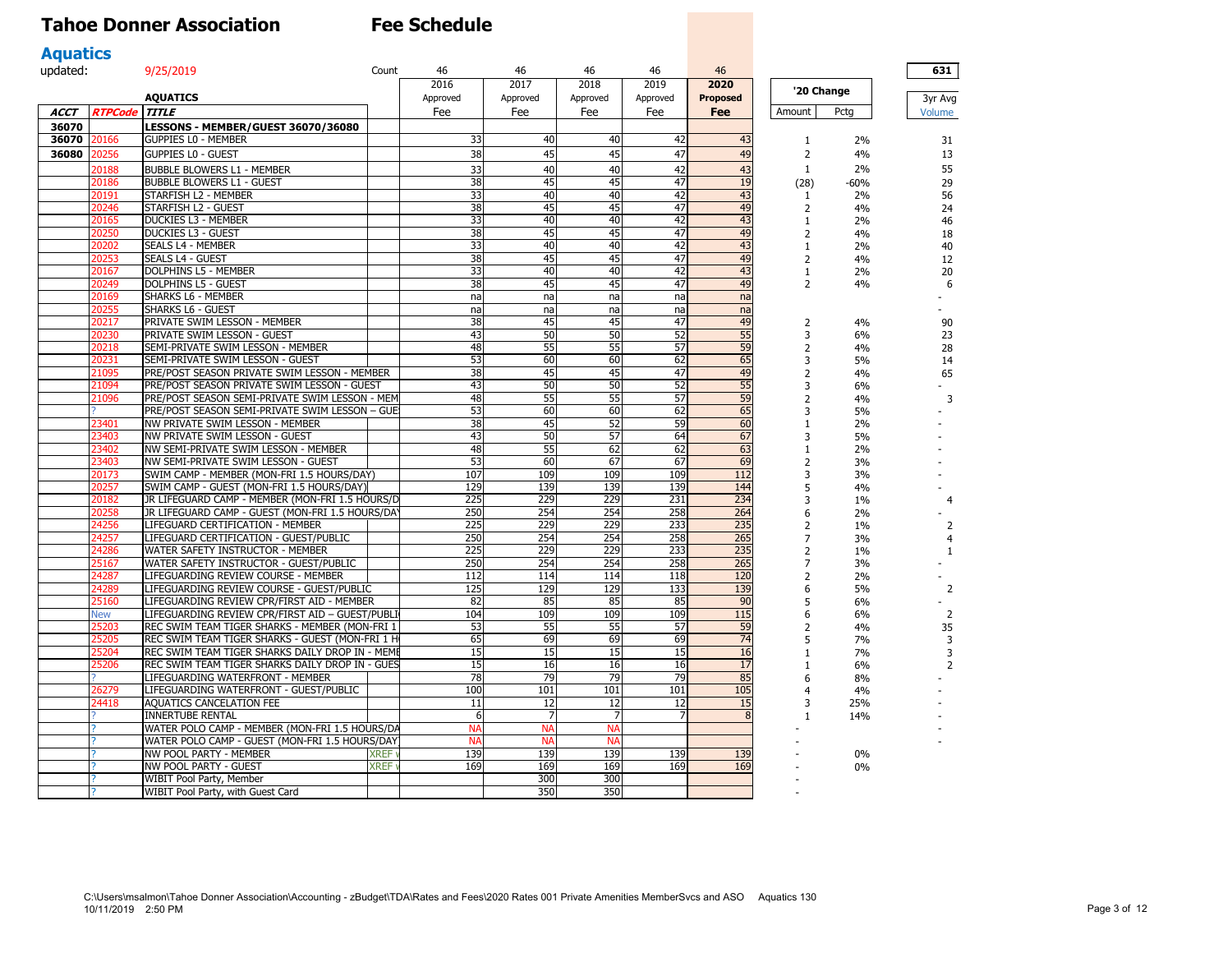|                | <b>Tennis Center</b> | Count                                                                    | 78                  | 82                           | 84                | 84                | 80                           | 74                  | 80                  |              |                    |                |
|----------------|----------------------|--------------------------------------------------------------------------|---------------------|------------------------------|-------------------|-------------------|------------------------------|---------------------|---------------------|--------------|--------------------|----------------|
| updated:       | 9/25/2019            |                                                                          |                     |                              |                   |                   |                              |                     |                     |              |                    | 5,259          |
|                |                      |                                                                          | 2014                | 2015                         | 2016              | 2017              | 2018                         | 2019                | 2020                |              | '20 Change         |                |
|                |                      |                                                                          | Approved            | <b>Approved</b>              | Approved          | <b>Approved</b>   | <b>Approved</b>              | Approved            | <b>Proposed</b>     |              |                    | 3yr Avg        |
| <b>ACCT</b>    | <b>RTPCode</b>       | <b>Title/Product</b>                                                     | Fee                 | Fee                          | Fee               | Fee               | Fee                          | Fee                 | Fee                 | Amount       | Pctg               | Volume         |
|                |                      |                                                                          |                     |                              |                   |                   |                              |                     |                     |              |                    |                |
|                |                      | <b>Entry Fees</b>                                                        |                     |                              |                   |                   |                              | discuss             |                     |              |                    |                |
| 36054          | 3663                 | AD Entry Fee (+7) - Member                                               | 6                   | 6                            | 6                 | 6                 | 6                            | 8                   | 9                   | $\mathbf{1}$ | 13%                | 279            |
| 36055          | 2470                 | AD Entry Fee (+7) - Guest, with Member                                   | 8                   | 8                            | 8                 | 8                 | 8                            | 10                  | 11                  | $\mathbf{1}$ | 10%                | 1,560          |
| Tbd            | bd                   | AD Entry Fee (+7) - Guest, without Mbr                                   |                     |                              |                   |                   | 12                           | 15                  | 16                  | $\mathbf{1}$ | 7%                 | 89             |
|                | 12468                | Twilight - P.O. 4pm                                                      | $\overline{4}$<br>6 | 4                            | $\overline{4}$    | $\overline{4}$    | $\overline{4}$               | 6<br>8              | $\overline{7}$<br>9 | $\mathbf{1}$ | 17%                | 148            |
|                | 12472                | Twilight - Guest 4pm                                                     |                     | 6                            | 6                 | 6                 | 6<br>10                      | 13                  | 14                  | $\mathbf{1}$ | 13%                | 358            |
|                | ew                   | Twilight - Guest 4pm w/o Member                                          |                     |                              |                   |                   |                              |                     |                     | $\mathbf{1}$ | 8%                 | 27             |
|                | 3380                 | Member Entry w/NW Pool discount                                          | na                  | na                           | na                | na                | na                           |                     |                     |              |                    |                |
|                | 3382                 | Guest Entry w/NW Pool discount                                           | na                  | na                           | na                | na                | na                           |                     |                     |              |                    |                |
|                | 12475                | Guest of Employee, up to 4p                                              | 6                   | 6                            | 6                 | 6                 | 6                            | 8                   | 9                   | 1            | 13%                | $\overline{2}$ |
|                | 12476                | Guest of Employee, over to 4p                                            | 8                   | 8                            | 8                 | 8                 | 8                            | 10                  | 11                  | $\mathbf{1}$ | 10%                |                |
|                | 12469                | CH Entry Fee (4-6) M                                                     | $\mathbf{0}$        | $\Omega$                     | $\Omega$          | 0                 | $\Omega$                     |                     |                     |              |                    |                |
|                | 12473                | CH Entry Fee (4-6) G                                                     | <b>D</b>            | $\mathbf{0}$                 | $\mathbf{0}$      | $\mathbf{0}$      | $\mathbf{0}$                 |                     |                     |              |                    |                |
|                | 12474                | Member Entry - w/rec fee paid                                            | 0                   | $\mathbf{0}$                 | 0                 | $\mathbf{0}$      | $\mathbf 0$                  |                     |                     |              |                    |                |
|                | 20034                | Stamped Re-entry Tennis Access                                           | $\mathbf{0}$<br>0   | $\mathbf{0}$<br>$\mathbf{0}$ | $\mathbf{0}$      | $\mathbf{0}$<br>0 | $\mathbf{0}$<br>$\mathbf{0}$ |                     |                     |              |                    |                |
|                | 20328                | Camp Kids Entry                                                          |                     |                              | 0                 |                   |                              |                     |                     |              |                    |                |
|                | 12485                | <b>BOD</b> Entry Fee                                                     | $\mathbf{0}$        | $\mathbf{0}$                 | 0                 | 0                 | $\mathbf{0}$                 |                     |                     |              |                    |                |
|                |                      |                                                                          |                     |                              |                   |                   |                              |                     |                     |              |                    |                |
|                |                      | <b>Rentals</b><br>Rental Racket - Member                                 | 5                   |                              | 1                 | $\mathbf{1}$      | $\mathbf{1}$                 |                     | $\overline{2}$      |              |                    |                |
| 37020          | 2650                 |                                                                          | $\overline{5}$      | 5<br>$\overline{5}$          |                   |                   |                              | 2<br>$\overline{2}$ | $\overline{2}$      |              |                    |                |
| 37020          | 2650                 | Rental Racket - Guest<br>Demo Racket                                     | 7                   | 7                            | $\mathbf{1}$<br>1 | $\mathbf{1}$<br>1 | $\mathbf{1}$                 | 2                   | $\overline{2}$      |              |                    |                |
| 37020          | 12488                | <b>Ball Hopper</b>                                                       | $\overline{5}$      | 6                            | 1                 | $\mathbf{1}$      | 1<br>$\mathbf{1}$            | $\overline{2}$      | $\overline{2}$      |              |                    | 23             |
| 37020          | 22015                | Shoe Rental                                                              |                     | 5                            | $\mathbf{1}$      | $\mathbf{1}$      | $\mathbf{1}$                 | $\overline{2}$      | $\overline{2}$      |              |                    | 72             |
| 37020<br>37020 | 12494                | Tennis - Ball Machine-Members                                            | 15                  | 17                           | 17                | 17                | 17                           | 19                  | 20                  | $\mathbf{1}$ | 5%                 | 173            |
|                | 12495                | Tennis - Ball Machine- Guests                                            | $\overline{18}$     | $\overline{20}$              | $\overline{20}$   | $\overline{20}$   | $\overline{20}$              | $\overline{24}$     | $\overline{25}$     | $\mathbf{1}$ | 4%                 | 30             |
| 37020<br>37020 | 12526                | Tennis - Ball Machine Pass (IND)                                         | 175                 | 200                          | 200               | 200               | 200                          | 225                 | 250                 | 25           | 11%                | 9              |
|                |                      |                                                                          | 250                 | 300                          | 300               | 300               | 300                          | 325                 | 350                 |              |                    |                |
| 37020          | 20269                | Tennis - Ball Machine Pass (FAMILY)<br>Pickleball - Ball Machine-Members |                     |                              |                   |                   |                              |                     | 15                  | 25<br>15     | 8%                 | $\overline{2}$ |
|                | <b>VEW</b>           |                                                                          |                     |                              |                   |                   |                              |                     | $\overline{20}$     |              | #DIV/0!            |                |
|                | <b>NEW</b>           | Pickleball - Ball Machine- Guests                                        |                     |                              |                   |                   |                              |                     | 175                 | 20           | #DIV/0!            |                |
|                | VEW                  | Pickleball - Ball Machine Pass (IND)                                     |                     |                              |                   |                   |                              |                     | 275                 | 175<br>275   | #DIV/0!            |                |
|                | <b>NEW</b>           | Pickleball - Ball Machine Pass (FAMILY)                                  |                     |                              |                   |                   |                              |                     | 350                 | 350          | #DIV/0!<br>#DIV/0! |                |
|                | VEW                  | Combined - Ball Machine Pass (IND)                                       |                     |                              |                   |                   |                              |                     |                     |              |                    |                |
|                | <b>JEW</b>           | Combined - Ball Machine Pass (FAMILY)                                    |                     |                              |                   |                   |                              |                     | 500                 | 500          | #DIV/0!            |                |
|                |                      | <b>Lesson Prices</b>                                                     |                     |                              |                   |                   |                              | <b>Discuss</b>      |                     |              |                    |                |
| 36070          |                      | Private 1 hr, wHeadPro - P.O.                                            |                     |                              | 70                | 70                | <b>NA</b>                    |                     |                     |              |                    |                |
| 36080          |                      | Private 1 hr, wHeadPro - Guest                                           |                     |                              | 80                | 80                | <b>NA</b>                    |                     |                     |              |                    |                |
| 36070          | 12497                | Private 1 hr - P.O.                                                      | 60                  | 65                           | 65                | 65                | 70                           | 70                  | 75                  | 5            | 7%                 | 119            |
| 36080          | 12502                | Private 1 hr - Guest                                                     | 70                  | 75                           | 75                | 75                | 80                           | 80                  | 85                  | 5            | 6%                 | 52             |
| 36070          | 12498                | Private 1/2 hr - P.O.                                                    | 35                  | 37                           | 37                | 37                | 40                           | 40                  | 40                  |              |                    | 26             |
| 36080          | 12503                | Private 1/2 hr - Guest                                                   | 40                  | 42                           | 42                | 42                | 45                           | 45                  | 45                  |              |                    | $\overline{7}$ |
| 36070          | !5284                | Additional 1/2 hr Private - P.O.                                         | 30                  | 32                           | $\overline{32}$   | $\overline{32}$   | $\overline{35}$              | 35                  | 37.5                | 3            | 7%                 | 3              |
| 36080          | 25285                | Additional 1/2 hr Private - Guest                                        | 35                  | 37                           | 37                | 37                | 40                           | 40                  | 42.5                | 3            | 6%                 | $\overline{2}$ |
| 36070          | 12499                | Semi-private 1 hr - P.O.                                                 | 70                  | $\overline{75}$              | 75                | $\overline{75}$   | 80                           | 80                  | 80                  |              |                    | 54             |
| 36080          | 12504                | Semi-private 1 hr - Guest                                                | 80                  | 85                           | 85                | 85                | 90                           | 90                  | 90                  |              |                    | 13             |
| 36070          | 26166                | Jr Private 1 hr - P.O.                                                   | 45                  | 50                           | 50                | 50                | 55                           | 55                  | 55                  |              |                    | 16             |
|                |                      |                                                                          |                     |                              |                   |                   |                              |                     |                     |              |                    |                |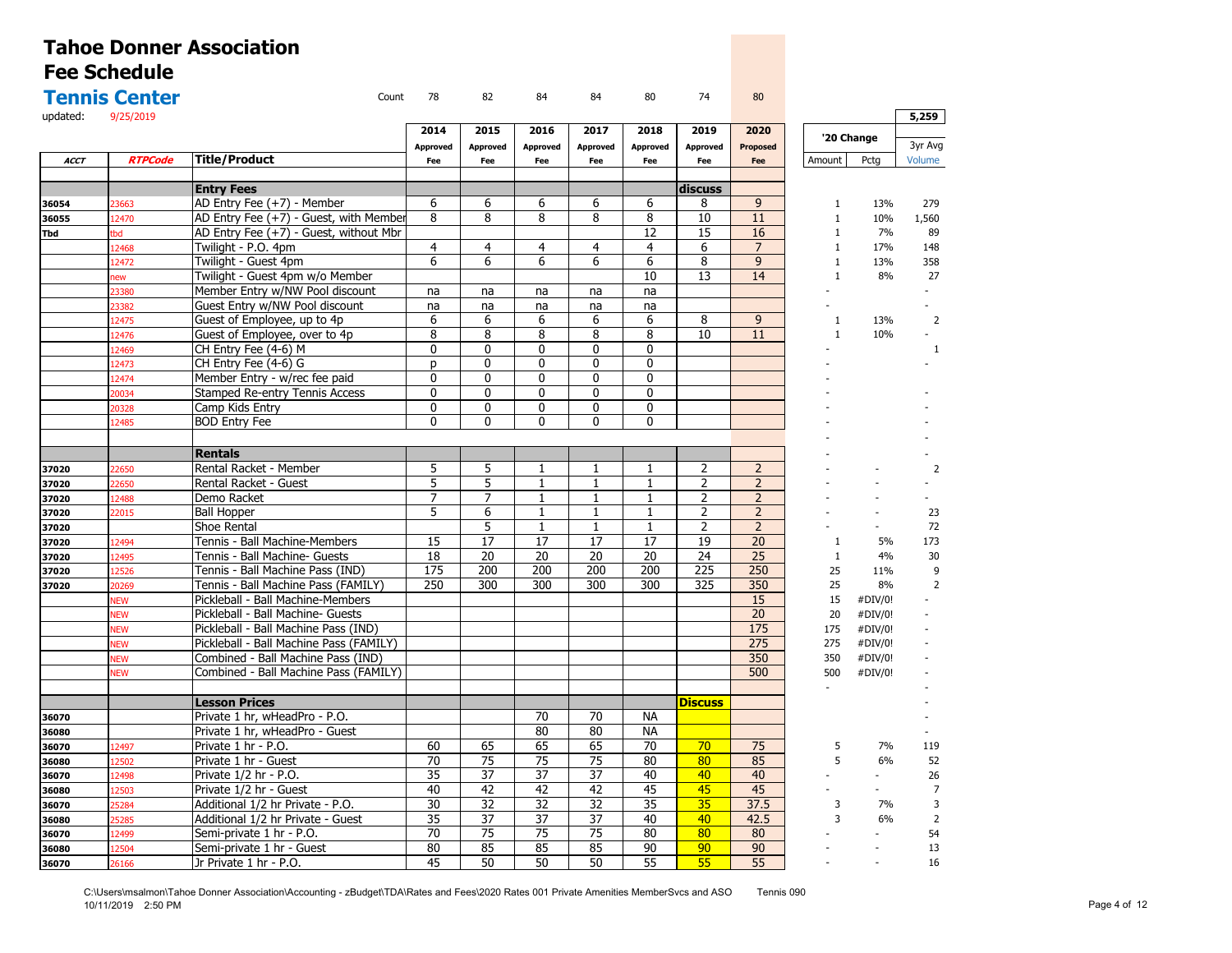|                         | <b>Tennis Center</b>    | Count                                    | 78              | 82               | 84               | 84               | 80                 | 74                 | 80              |              |                |              |
|-------------------------|-------------------------|------------------------------------------|-----------------|------------------|------------------|------------------|--------------------|--------------------|-----------------|--------------|----------------|--------------|
| updated:                | 9/25/2019               |                                          |                 |                  |                  |                  |                    |                    |                 |              |                | 5,259        |
|                         |                         |                                          | 2014            | 2015             | 2016             | 2017             | 2018               | 2019               | 2020            | '20 Change   |                |              |
|                         |                         |                                          | <b>Approved</b> | Approved         | <b>Approved</b>  | <b>Approved</b>  | Approved           | Approved           | Proposed        |              |                | 3yr Avg      |
| <b>ACCT</b>             | <b>RTPCode</b>          | <b>Title/Product</b>                     | Fee             | Fee              | Fee              | Fee              | Fee                | Fee                | Fee             | Amount       | Pcta           | Volume       |
|                         |                         |                                          |                 |                  |                  |                  |                    |                    |                 |              |                |              |
| 36080                   | 26167                   | Jr Private 1 hr - Guest                  | 50              | 55               | 55               | 55               | 60                 | 60                 | 60              |              |                | $\mathbf{1}$ |
| 36070                   | 12500                   | Semi-Private 1/2 hr - P.O.               | 35              | 37               | 37               | 37               | 40                 | 40                 | 40              |              |                | 12           |
| 36080                   | 12505                   | Semi-Private 1/2 hr - Guest              | 40              | 42               | 42               | 42               | 45                 | 45                 | 45              |              |                |              |
| 36070                   | 25287                   | Group Lessons (hr) 3 people - pp/Mbr     | 25              | 27               | 27               | 27               | 30                 | 30 <sub>2</sub>    | 30              |              |                |              |
| 36070                   |                         | Group Lessons (hr) 4-8 people - pp/Mbr   | 20              | 22               | $\overline{22}$  | 22               | $\overline{25}$    | 25                 | $\overline{25}$ |              |                | 510          |
| 36070                   | !5288                   | Group Lessons (hr) 3 people - pp/Guest   |                 |                  | $\overline{32}$  | 32               | $\overline{35}$    | 35                 | 35              |              | ÷,             |              |
| 36070                   |                         | Group Lessons (hr) 4-8 people - pp/Guest |                 |                  | $\overline{27}$  | $\overline{27}$  | $\overline{30}$    | 30                 | 30              |              |                | 205          |
|                         |                         | <b>Clinics (est'd Outside Pro Rates)</b> |                 |                  |                  |                  |                    |                    |                 |              |                |              |
| 20932-901               |                         | <b>Multipacks - 20932-901</b>            |                 |                  |                  |                  |                    |                    |                 |              |                |              |
|                         | 25316                   | Tennis Member Private 1 hr 6 Pack        | 300             | 325              | 325              | 325              | 350                | 350                | 375             | 25           | 7%             | 31           |
|                         | 25329                   | Tennis Guest Private 1 hr 6 Pack         | 350             | $\overline{375}$ | $\overline{375}$ | $\overline{375}$ | 400                | 400                | 425             | 25           | 6%             | 10           |
|                         | 25330                   | Tennis Member Private 1/2 hr 6 Pack      | 175             | 187              | 187              | 187              | 200                | 200                | 200             |              |                | 3            |
|                         | 25331                   | Tennis Guest Private 1/2 hr 6 Pack       | 200             | $\overline{212}$ | $\overline{212}$ | 212              | 225                | 225                | 225             |              |                | 1            |
|                         | 25332                   | Tennis Member Semi Private 1 hr 6 Pack   | 350             | 375              | 375              | 375              | 400                | 400                | 400             |              | ٠              | 8            |
|                         | 25333                   | Tennis Guest Semi Private 1 hr 6 Pack    | 400             | 425              | 425              | 425              | 450                | 450                | 450             |              |                |              |
|                         | 25334                   | Tennis Member Cardio Tennis 6 Pack       | 60              | 65               | 65               | 65               | 75                 | 75                 | 80              | 5            | 7%             | 122          |
|                         | 25335                   | Tennis Guest Cardio Tennis 6 Pack        | 75              | 80               | 80               | 80               | 90                 | 90                 | 95              | 5            | 6%             | 14           |
|                         | 25336                   | Tennis Member Theme Tennis 6 Pack        | 75              | 80               | 80               | 80               | 90                 | 90                 | 95              | 5            | 6%             | 35           |
|                         | 25337                   | Tennis Guest Theme Tennis 6 Pack         | $\overline{90}$ | 95               | $\overline{95}$  | 95               | 105                | 105                | 110             | 5            | 5%             | 6            |
|                         |                         |                                          |                 |                  |                  |                  |                    |                    |                 |              |                |              |
|                         | 12507                   | Ladies Day - Member                      | 20              | 21               | 22               | 22               | 25                 | 25                 | 25              |              |                |              |
|                         | 12512                   | Ladies Day - Guest                       | 25              | 26               | 27               | 27               | 30                 | 30                 | 30              |              | $\overline{a}$ |              |
|                         | 12508                   | Cardio Tennis - Member                   | 12              | 13               | 13               | 13               | 15                 | 15                 | 16              | $\mathbf{1}$ | 7%             | 311          |
|                         | 12519                   | Cardio Tennis - Guest                    | 15              | 16               | 16               | 16               | 18                 | 18                 | 19              | $\mathbf{1}$ | 6%             | 158          |
|                         | 12509                   | Theme Clinic - Member                    | 15              | 16               | 16               | 16               | 18                 | 18                 | 19              | $\mathbf{1}$ | 6%             | 147          |
|                         | 12514                   | Theme Clinic - Guest                     | 18              | 19               | 19               | 19               | 21                 | 21                 | 22              | $\mathbf{1}$ | 5%             | 55           |
|                         |                         | <b>KID Tennis Camps</b>                  |                 |                  |                  |                  |                    |                    |                 |              |                |              |
|                         |                         | Hourly Cost, ages 10 and under, Memb     | 10              | 12               | 12               | 12               | <b>NA</b>          |                    |                 | dropping     |                |              |
|                         |                         | Hourly Costs, ages 10 and under, Gues    | 12              | 14               | 14               | 14               | <b>NA</b>          |                    |                 | dropping     |                |              |
|                         |                         | Hourly Cost, ages 3 to 5, Member         | 10              | 12               | X                | X                | X                  |                    |                 |              |                |              |
|                         |                         | Hourly Cost, ages 3 to 5, Guest          | 12              | 14               | X                | X                | Χ                  |                    |                 |              |                |              |
|                         | was ages 11+ in '16&'17 | Hourly Cost, Member                      | 10              | 12               | 14               | 14               | $\overline{15}$    | 15                 | 16              | $\mathbf{1}$ | 7%             |              |
| was ages 11+ in '16&'17 |                         | Hourly Cost, Guest                       | 12              | 14               | 16               | 16               | 17                 | 17                 | 18              | $\mathbf{1}$ | 6%             |              |
|                         |                         | Hourly Cost, Saturday clinic, Member     | 10              | 12               | 12               | 12               | 12                 | 12                 | 12              |              |                |              |
|                         |                         | Hourly Cost, Saturday clinic, Guest      | 12              | 14               | 14               | 14               | 14                 | 14                 | 14              |              |                |              |
|                         |                         | 10hour pack, Member, ages 10 and und     | 100             | 120              | 120              | 120              | $\pmb{\mathsf{x}}$ | $\pmb{\mathsf{x}}$ | $\pmb{\chi}$    | dropping     |                |              |
|                         |                         | 10hour pack, Guest, ages 10 and udner    | 120             | 140              | 140              | 140              | $\pmb{\times}$     | $\pmb{\mathsf{x}}$ | $\pmb{\chi}$    | dropping     |                |              |
|                         |                         | 10hour pack, Member                      |                 | 140              | 140              | 140              | 150                | 150                | 144             | (6)          | $-4%$          |              |
|                         |                         | 10hour pack, Guest                       |                 | 160              | 160              | 160              | 170                | 170                | 162             | (8)          | $-5%$          |              |
|                         | need for $+1/2$ hr      | 1/2 hour, Member, all ages               | 9               | 9.5              | 9.5              | 9.5              | 7.5                | 7.5                | 8               | $\mathbf{1}$ | 7%             |              |
|                         | need for $+1/2$ hr      | 1/2 hour, Guest, all ages                | $\mathbf{0}$    | $\mathbf{0}$     | $\mathbf 0$      | $\mathbf 0$      | 8.5                | 8.5                | $\overline{9}$  | $\mathbf{1}$ | 6%             |              |
|                         | need for $+1/2$ hr      | 1/2 hour, Member, ages 11+               | 7               | $\overline{7}$   | $\overline{f}$   | $\overline{f}$   | 7.5                | 7.5                | 7.5             |              |                |              |
|                         | need for $+1/2$ hr      | 1/2 hour, Guest, ages 11+                | 8               | 8                | 8                | 8                | 8.5                | 8.5                | 8.5             |              |                |              |
|                         |                         |                                          |                 |                  |                  |                  |                    |                    |                 |              |                |              |
|                         |                         | <b>Events</b>                            |                 |                  |                  |                  |                    |                    |                 |              |                |              |
|                         | 25295                   | Event Entry \$5                          | 5               | 5                | 5                | 5                | 5                  | 5                  | 5               |              |                | 72           |
|                         |                         |                                          |                 |                  |                  |                  |                    |                    |                 |              |                |              |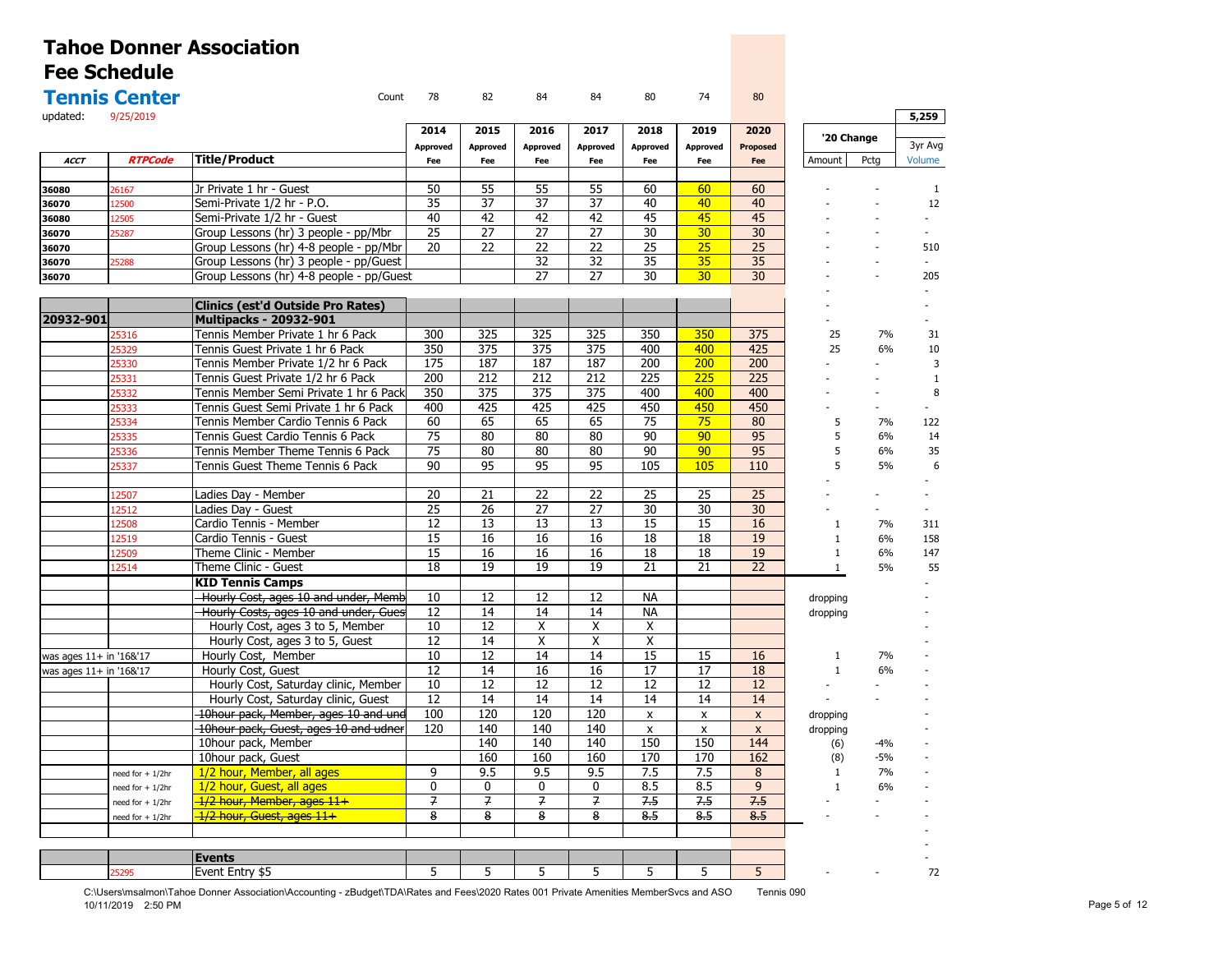|             | <b>Tennis Center</b> |                         | Count | 78       | 82       | 84              | 84       | 80       | 74              | 80              |                          |                          |         |
|-------------|----------------------|-------------------------|-------|----------|----------|-----------------|----------|----------|-----------------|-----------------|--------------------------|--------------------------|---------|
| updated:    | 9/25/2019            |                         |       |          |          |                 |          |          |                 |                 |                          |                          | 5,259   |
|             |                      |                         |       | 2014     | 2015     | 2016            | 2017     | 2018     | 2019            | 2020            | '20 Change               |                          |         |
|             |                      |                         |       | Approved | Approved | <b>Approved</b> | Approved | Approved | <b>Approved</b> | <b>Proposed</b> |                          |                          | 3yr Avg |
| <b>ACCT</b> | <b>RTPCode</b>       | Title/Product           |       | Fee      | Fee      | Fee             | Fee      | Fee      | Fee             | Fee             | Amount                   | Pctg                     | Volume  |
|             |                      |                         |       |          |          |                 |          |          |                 |                 |                          |                          |         |
|             | 25294                | Event Entry \$8         |       | 8        | 8        | 8               | 8        | 8        | 8               | 8               |                          |                          |         |
|             | 25296                | Event Entry \$10        |       | 10       | 10       | 10              | 10       | 10       | 10              | 10              |                          | $\overline{\phantom{0}}$ | 59      |
|             | 25297                | Event Entry \$12        |       | 12       | 12       | 12              | 12       | 12       | 12              | 12              | $\sim$                   | $\overline{\phantom{0}}$ |         |
|             | 25298                | Event Entry \$13        |       | 13       | 13       | 13              | 13       | 13       | 13              | 13              | $\overline{\phantom{a}}$ | $\overline{\phantom{a}}$ | 6       |
|             | 25299                | Event Entry \$15        |       | 15       | 15       | 15              | 15       | 15       | 15              | 15              |                          | $\overline{\phantom{a}}$ | 26      |
|             | 25300                | Event Entry \$18        |       | 18       | 18       | 18              | 18       | 18       | 18              | 18              |                          | $\overline{\phantom{a}}$ |         |
|             | 25301                | Event Entry \$20        |       | 20       | 20       | 20              | 20       | 20       | 20              | 20              |                          | ٠                        | 23      |
|             | 25302                | Event Entry \$23        |       | 23       | 23       | 23              | 23       | 23       | 23              | 23              |                          | $\overline{\phantom{0}}$ |         |
|             | 25303                | Event Entry \$25        |       | 25       | 25       | 25              | 25       | 25       | 25              | 25              |                          | $\overline{\phantom{a}}$ |         |
|             | 25304                | Event Entry \$28        |       | 28       | 28       | 28              | 28       | 28       | 28              | 28              |                          | $\overline{\phantom{a}}$ |         |
|             | 25305                | Event Entry \$30        |       | 30       | 30       | 30              | 30       | 30       | 30              | 30              |                          | $\overline{\phantom{0}}$ | 41      |
|             | 25306                | Event Entry \$48        |       | 48       | 48       | 48              | 48       | 48       | 48              | 48              |                          | $\overline{\phantom{a}}$ |         |
|             | 25307                | Event Entry \$50        |       | 50       | 50       | 50              | 50       | 50       | 50              | 50              |                          | $\overline{\phantom{0}}$ | 323     |
|             | New product          | Site Fee for BBO Rental |       | 40       | 40       | 40              | 40       | 40       | 40              | 40              | $\sim$                   | $\overline{\phantom{0}}$ |         |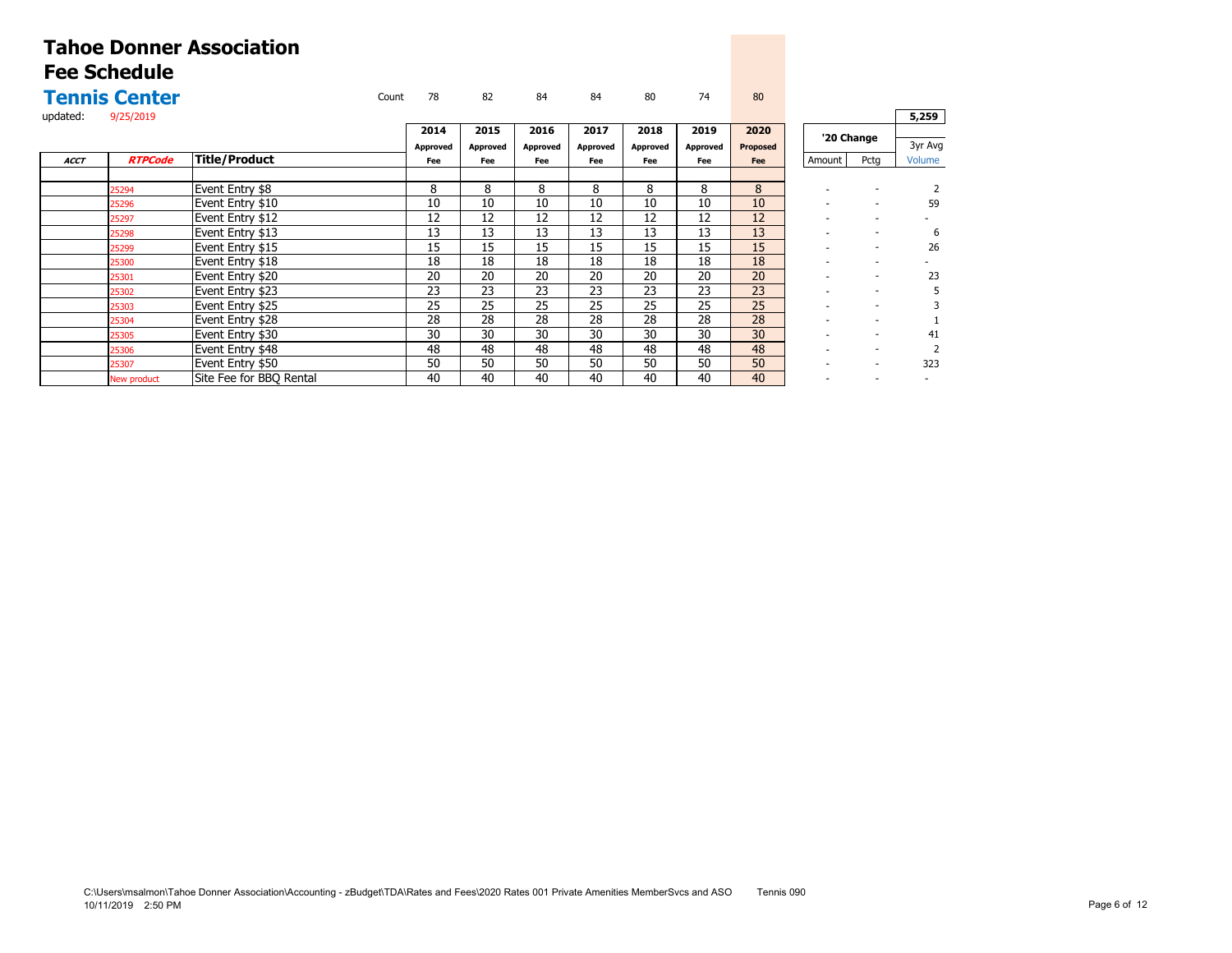|                    |                     | <b>Tahoe Donner Association</b>                              |                 |                 |                 |                 |                 |                 |                 |                             |                |                   |
|--------------------|---------------------|--------------------------------------------------------------|-----------------|-----------------|-----------------|-----------------|-----------------|-----------------|-----------------|-----------------------------|----------------|-------------------|
|                    | <b>Fee Schedule</b> |                                                              |                 |                 |                 |                 |                 |                 |                 |                             |                |                   |
| <b>Marina</b>      |                     | Count                                                        | 51              | 51              | 50              | 50              | 55              | 55              | 55              |                             |                |                   |
| updated: 10/1/2019 |                     |                                                              |                 |                 |                 |                 |                 |                 |                 |                             |                | 24,563            |
|                    |                     | <b>MARINA</b>                                                | 2014            | 2015            | 2016            | 2017            | 2018            | 2019            | 2020            | '20 Change                  |                |                   |
| <b>ACCT</b>        | <b>RTPCode</b>      | <b>TITLE</b>                                                 | Approved<br>Fee | Approved<br>Fee | Approved<br>Fee | Approved<br>Fee | Approved<br>Fee | Approved<br>Fee | Proposed<br>Fee | Amount                      | Pctg           | 3yr Avg<br>Volume |
|                    |                     |                                                              |                 |                 |                 |                 |                 |                 |                 |                             |                |                   |
| 36040              |                     | <b>RENTALS</b>                                               |                 |                 |                 |                 |                 |                 |                 |                             |                |                   |
|                    | 12577               | 1 MAN KAYAK HOURLY RENTAL - MEMBER                           | 15              | 15              | 16              | 16              | 16              | 17              | 20              | $\overline{3}$              | 18%            | 747               |
|                    | 12584               | 1 MAN KAYAK HOURLY RENTAL - GUEST                            | 18              | 18              | 19              | 20              | 22              | 24              | 25              | $\mathbf{1}$                | 4%             | 256               |
|                    | 12578               | 2 MAN KAYAK HOURLY RENTAL - MEMBER                           | 18              | 18              | 19              | 19              | 19              | 20              | 30              | 10                          | 50%            | 1,083             |
|                    | 12585               | 2 MAN KAYAK HOURLY RENTAL - GUEST                            | 21              | 21              | 22              | 23              | 25              | 27              | 35              | 8                           | 30%            | 563               |
| *add food%         | 22799               | HISTORICAL KAYAK TOUR - MEMBER                               | 18              | 18              | 19              | 19              | 29              | 30              | 30              |                             | $\sim$         | 40                |
| *add food% 22800   |                     | HISTORICAL KAYAK TOUR - GUEST                                | 21              | 21              | 22              | 23              | 39              | 41              | 41              |                             | $\sim$         | 26                |
|                    | 12580               | PEDAL BOAT 2 PERSON M                                        | 18              | 18              | 19              | 19              | 19              | 20              | 20              |                             | $\sim$         | 199               |
|                    | 12587               | PEDAL BOAT 2 PERSON G                                        | 21              | 21              | 22              | 23              | 25              | 27              | 27              |                             | $\sim$         | 111               |
|                    | 24376               | PEDAL BOAT 4 PERSON MEMBER                                   | 21              | 21              | 22              | 22              | 22              | 23              | 25              | $\overline{2}$              | 9%             | 204               |
|                    | 24377               | PEDAL BOAT 4 PERSON GUEST                                    | 24              | 24              | 25              | 26              | 28              | 30              | 32              | $\overline{2}$              | 7%             | 149               |
|                    | 12582               | WINDSURFER MEMBER                                            | 18              | 18              | 19              | 19              | 19              | 20              | 20              |                             | $\sim$         | 15                |
|                    | 12588               | <b>WINDSURFER GUEST</b>                                      | 21              | 21              | 22              | 23              | 25              | 26              | 26              |                             | $\sim$         | $\overline{7}$    |
|                    | 24378               | STAND UP PADDLERS (1hr) - M                                  | 18              | 18              | 19              | 19              | 19              | 20              | 25              | 5                           | 25%            | 1,967             |
|                    | 24379               | STAND UP PADDLERS (1hr) - G                                  | 21              | 21              | 22              | 23              | 25              | 27              | 32              | 5                           | 19%            | 690               |
|                    |                     | SUPER SUP, 2hrs - M ---changed to 1hr for 2019               |                 |                 |                 |                 | 50              | 40              | 40              |                             |                |                   |
|                    |                     | SUPER SUP, 2hrs, - G ----changed to 1hr for 2019             |                 |                 |                 |                 | 60              | 54              | 54              |                             | $\overline{a}$ |                   |
|                    | 12583               | HOBIE WAVE (SAILBOAT - WAVE) HOURLY RENTAL - MEMBER          | 35              | 35              | 36              | 36              | 36              | 38              | 38              |                             |                | 66                |
|                    | 12589               | HOBIE WAVE (SAILBOAT - WAVE) HOURLY RENTAL - GUEST           | 40              | 40              | 41              | 42              | 45              | 45              | 45              |                             |                | 31                |
|                    | 24553               | HOBIE GETAWAY W. OPERATOR - HOURLY RENTAL - MEMBER           | 80              | 80              | 81              | 81              | 81              | 83              | 83              |                             |                | $\overline{3}$    |
|                    | 24554               | HOBIE GETAWAY W. OPERATOR - HOURLY RENTAL - GUEST            | 90              | 90              | 91              | 91              | 97              | 97              | 97              |                             |                |                   |
|                    | 25367               | HOBIE GUETAWAY - HRLY RENTAL - P.O. -w/o Captain             | 45              | 45              | 46              | 46              | 46              | 48              | 48              |                             |                | 13                |
|                    | 25368               | HOBIE GETAWAY - HRLY RENTAL - GUEST - w/o Captain            | 55              | 55              | 56              | 56              | 59              | 62              | 62              |                             |                | $\mathbf{1}$      |
|                    | <b>NEW</b>          | GETAWAY CHARTED SUNSET CRUISE - PER PERSON                   |                 |                 |                 |                 |                 |                 | 60              |                             |                |                   |
|                    |                     |                                                              |                 |                 |                 |                 |                 |                 |                 | 60                          |                |                   |
|                    |                     |                                                              |                 |                 |                 |                 |                 |                 |                 |                             |                |                   |
|                    | 12590               | LIFEJACKET BY THE DAY                                        | 5               | 5               | 5               | 5               | 5               | 6               | 6               |                             |                | 302               |
|                    | 12591               | UMBRELLA BY THE DAY                                          | 5               | 5               | 5               | 5               | 5               | 6               | $6\,$           |                             |                | $\overline{7}$    |
|                    | 12592               | <b>WETSUIT</b>                                               | 5               | 5               | 5               | 5               | 5               | 6               | 6               | $\sim$                      |                | $\overline{2}$    |
|                    | 21982               | KAYAK/CANOE/SUP STORAGE RENTAL - Regular                     | 100             | 100             | 100             | 100             | 100             | 225             | 225             | $\sim$ 60 slots, lake kayak |                | 35                |
|                    | <b>NEW</b>          | KAYAK/CANOE/SUP STORAGE RENTAL - CLOSE IN                    | 150             | 150             | 150             | 150             | 150             | 225             | 225             | $\sim$ 24 slots, lake sup   |                |                   |
|                    | <b>NEW</b>          | KAYAK/SUP RENTAL Season Pass - Restricted to M-F before 10am |                 |                 |                 |                 | 150             | 180             | 180             |                             |                |                   |
|                    | 32813               | CANCELATION FEE                                              | 15              | 15              | 15              | 15              | 15              | 15              | 40              | $\sim$ 54 slots, exit kayak |                | $\overline{4}$    |
|                    | 21130               | EVENT CHAIR RENTAL                                           | $\mathbf{1}$    | $\mathbf{1}$    | $\mathbf{1}$    | $\mathbf{1}$    | $\mathbf{1}$    | $\mathbf{1}$    | $1\,$           | $\sim$ 12 slots, exit sup   |                |                   |
|                    |                     | <b>GENERATOR RENTAL</b>                                      | 20              | 20              | 20              | 20              | 20              | 20              | 20              |                             |                |                   |
|                    |                     |                                                              |                 |                 |                 |                 |                 |                 |                 |                             |                |                   |
| 36055              |                     | <b>ENTRANCE FEES</b>                                         |                 |                 |                 |                 |                 |                 |                 |                             |                |                   |
|                    | 12537               | CH ENTRY FEE (0-6) MEMBER                                    | <b>FREE</b>     | <b>FREE</b>     | <b>FREE</b>     | <b>FREE</b>     | <b>FREE</b>     | <b>FREE</b>     | <b>FREE</b>     |                             |                | 40                |
|                    | 12543               | CH ENTRY FEE (0-6) PUBLIC                                    | <b>FREE</b>     | <b>FREE</b>     | <b>FREE</b>     | <b>FREE</b>     | <b>FREE</b>     | <b>FREE</b>     | <b>FREE</b>     |                             |                | 56                |
|                    | 12539               | CH TWILIGHT ENTRY FEE (0-6) MEMBER                           | <b>FREE</b>     | <b>FREE</b>     | <b>FREE</b>     | <b>FREE</b>     | <b>FREE</b>     | <b>FREE</b>     | <b>FREE</b>     |                             |                | $\overline{2}$    |
|                    | 12557               | CH TWILIGHT ENTRY FEE (0-6) GUEST                            | <b>FREE</b>     | <b>FREE</b>     | <b>FREE</b>     | <b>FREE</b>     | <b>FREE</b>     | <b>FREE</b>     | <b>FREE</b>     |                             |                |                   |
|                    | 12540               | MEMBER ENTRY REC FEE PAID                                    | <b>FREE</b>     | <b>FREE</b>     | <b>FREE</b>     | <b>FREE</b>     | <b>FREE</b>     | <b>FREE</b>     | <b>FREE</b>     |                             |                | 29                |
| 36054              | 23602               | AD ENTRY FEE (7+) MEMBER                                     | 6               | 6               | 6               | 6               | 6               | 8               | 9               | -1                          | 13%            | 2,007             |
|                    | 36055 12541         | AD ENTRY FEE (7+) GUEST with Member                          | 8               | 8               | 8 <sup>1</sup>  | 8               | 8               | 10              | 11              | $\mathbf{1}$                | 10%            | 6,163             |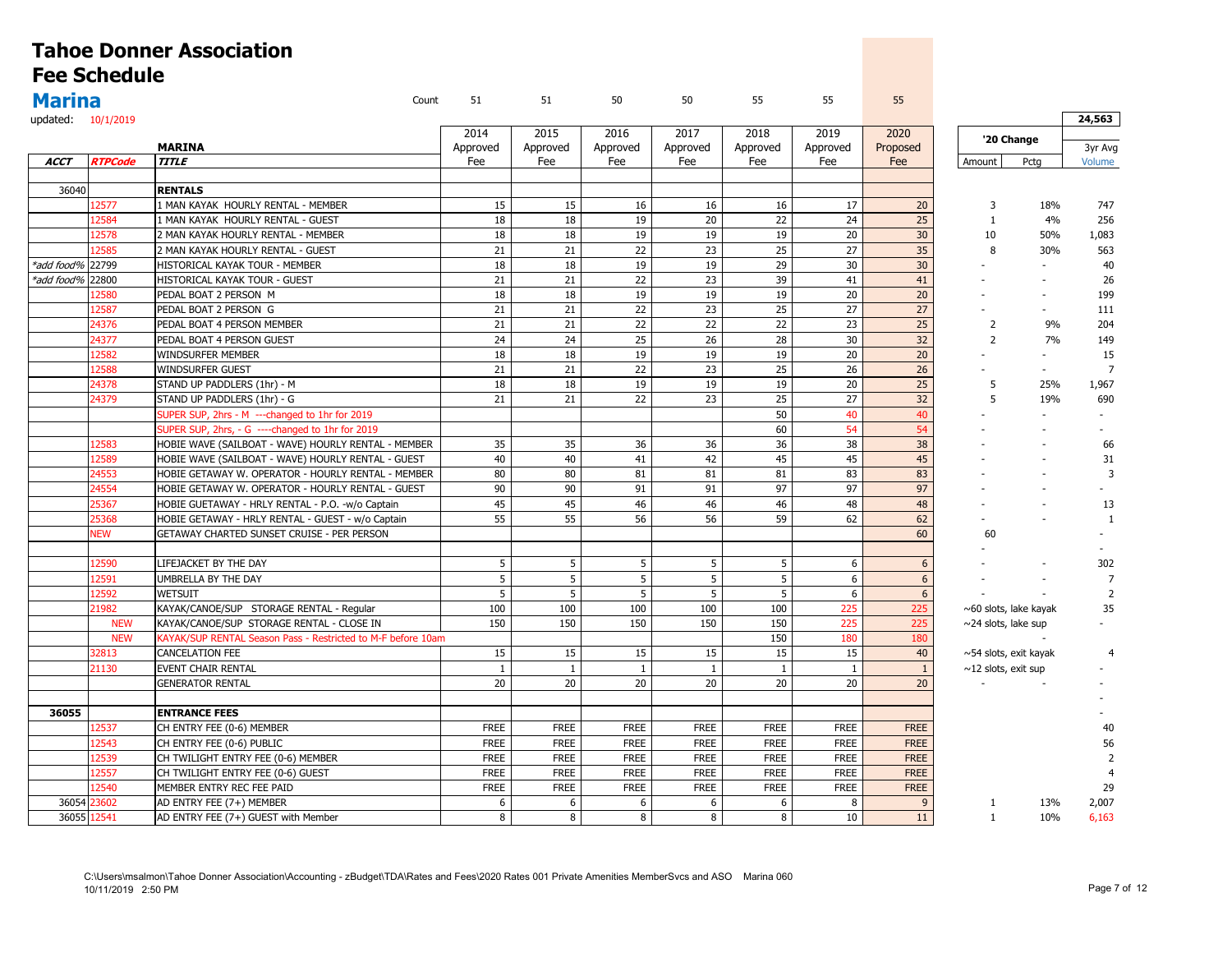|                    |                     | <b>Tahoe Donner Association</b>              |       |                |                |                |                |                |           |                |                |                |                |
|--------------------|---------------------|----------------------------------------------|-------|----------------|----------------|----------------|----------------|----------------|-----------|----------------|----------------|----------------|----------------|
|                    | <b>Fee Schedule</b> |                                              |       |                |                |                |                |                |           |                |                |                |                |
| <b>Marina</b>      |                     |                                              | Count | 51             | 51             | 50             | 50             | 55             | 55        | 55             |                |                |                |
| updated: 10/1/2019 |                     |                                              |       |                |                |                |                |                |           |                |                |                | 24,563         |
|                    |                     |                                              |       | 2014           | 2015           | 2016           | 2017           | 2018           | 2019      | 2020           |                |                |                |
|                    |                     | <b>MARINA</b>                                |       | Approved       | Approved       | Approved       | Approved       | Approved       | Approved  | Proposed       |                | '20 Change     | 3yr Avg        |
| ACCT               | <b>RTPCode</b>      | <b>TITLE</b>                                 |       | Fee            | Fee            | Fee            | Fee            | Fee            | Fee       | Fee            | Amount         | Pctg           | Volume         |
|                    |                     |                                              |       |                |                |                |                |                |           |                |                |                |                |
| $\overline{?}$     | ew                  | AD ENTRY FEE (7+) GUEST w/o Member           |       |                |                |                |                | 12             | 15        | 16             | $\mathbf{1}$   | 7%             | 9,375          |
|                    | 36054 12538         | AD TWILIGHT ENTRY FEE (7+) MEMBER            |       | $\overline{4}$ | $\overline{4}$ | $\overline{4}$ | $\overline{4}$ | $\overline{4}$ | 6         | $\overline{7}$ | $\mathbf{1}$   | 17%            | 64             |
|                    | 36055 12556         | AD TWILIGHT ENTRY FEE (7+) GUEST with Member |       | 6              | 6              | 6              | 6              | 6              | 8         | 9              | $\mathbf{1}$   | 13%            | 276            |
|                    |                     | AD TWILIGHT ENTRY FEE (7+) GUEST w/o Member  |       |                |                |                |                | 10             | 13        | 14             | $\mathbf{1}$   | 8%             | 55             |
|                    | 36054 23379         | MEMBER MARINA ENTRY W/ NW POOL DISCOUNT      |       | na             | na             | na             | na             | na             | na        | na             |                |                |                |
|                    | 36055 23381         | GUEST MARINA ENTRY W/ NW POOL DISCOUNT       |       | na             | na             | na             | na             | na             | na        | na             |                |                |                |
|                    | 36055 12558         | GUEST OF EMPLOYEE, UP TO 4PPL                |       | 6              | 6              | 6              | 6              | 6              | 8         | 8              |                |                | 28             |
| 36055              | 12560               | GUEST OF EMPLOYEE, OVER TO 4PPL              |       | 8              | 8              | 8              | 8              | 8              | 10        | 11             | 1              | 10%            | 13             |
|                    | 37020 12797         | <b>PARTY RENTAL</b>                          |       | 80             | 80             | 80             | 80             | 80             | 100       | 100            |                |                |                |
|                    | 36012 21165         | GROUP ENTRANCE FEE (50p)                     |       | 200            | 200            | 200            | 200            | 200            | 240       | 265            | 25             | 10%            | 7              |
|                    | 37020 26228         | PHOTO SHOOT EXCLUSIVE ACCESS FEE             |       | 1,900          | 1,900          | 1,900          | 1,900          | 1,900          | 2,000     | 2,000          |                | ÷.             |                |
|                    |                     |                                              |       |                |                |                |                |                |           |                |                |                |                |
| 36070              |                     | <b>LESSONS</b>                               |       |                |                |                |                |                |           |                |                |                |                |
|                    | 12568               | SAILING LESSON 1 PERSON - MEMBER             |       | 40             | 40             | 44             | 44             | 44             | 45        | 45             |                |                | $\mathbf{1}$   |
|                    | 12573               | SAILING LESSON 1 PERSON - GUEST              |       | 45             | 45             | 49             | 54             | 59             | 61        | 61             |                |                |                |
|                    | 12562               | JR SAILING PROGRAM - MEMBER                  |       | 125            | 125            | 129            | 129            | 129            | 130       | 130            |                |                | 24             |
|                    | 12564               | JR SAILING PROGRAM - GUEST                   |       | 150            | 150            | 155            | 159            | 169            | 171       | 171            |                |                | 11             |
|                    | 12570               | ADDITIONAL PERSON SAILING - MEMBER           |       | 10             | 10             | 10             | 10             | 10             | 11        | 11             |                |                | $\overline{2}$ |
|                    | 12574               | ADDITIONAL PERSON SAILING - GUEST            |       | 10             | 10             | 10             | 10             | 15             | 17        | 17             |                |                |                |
|                    | 12563               | AD WINDSURFING CLINIC - MEMBER               |       | 15             | 15             | 15             | 15             | 15             | 16        | 16             |                |                | $\overline{2}$ |
|                    | 12566               | AD WINDSURFING CLINIC - GUEST                |       | 15             | 15             | 15             | 15             | 20             | 22        | 22             |                | $\sim$         |                |
|                    | 12572               | <b>WINDSURFING LESSON - M</b>                |       | 40             | 40             | 40             | 40             | 40             | 40        | 40             |                | $\sim$         | $\overline{2}$ |
|                    | 12575               | WINDSURFING LESSON - GST                     |       | 45             | 45             | 45             | 45             | 50             | 50        | 50             |                |                | 1              |
|                    | 24375               | WATER KIDS CLUB - MEMBER                     |       | 85             | 85             | <b>NA</b>      | <b>NA</b>      | <b>NA</b>      | <b>NA</b> | <b>NA</b>      |                |                |                |
|                    | 24552               | WATER KIDS CLUB - MEMBER DROP IN             |       | 20             | 20             | 20             | 20             | 25             | 25        | 30             | 5              | 20%            | 22             |
|                    | 24555               | WATER KIDS CLUB - GUEST DROP IN              |       | 25             | 25             | 25             | 25             | 35             | 35        | 40             | 5              | 14%            | 17             |
|                    | 29471               | <b>GETAWAY CERTIFICATION</b>                 |       | 15             | 15             | 15             | 15             | 15             | 15        | 15             |                | $\overline{a}$ | 3              |
|                    |                     |                                              |       |                |                |                |                |                |           |                |                |                |                |
| 36012              |                     | <b>SPECIAL EVENTS</b>                        |       |                |                |                |                |                |           |                |                |                |                |
|                    | 24629               | <b>AD LUAU</b>                               |       | NА             | <b>NA</b>      | <b>NA</b>      | <b>NA</b>      | <b>NA</b>      | <b>NA</b> | <b>NA</b>      | event reconfig |                |                |
|                    | 24630               | CHILD (7-12) LUAU                            |       | <b>NA</b>      | <b>NA</b>      | <b>NA</b>      | <b>NA</b>      | <b>NA</b>      | <b>NA</b> | <b>NA</b>      | now a weekend  |                |                |
|                    | 24631               | CHILD (4-6) LUAU                             |       | <b>NA</b>      | <b>NA</b>      | <b>NA</b>      | <b>NA</b>      | <b>NA</b>      | <b>NA</b> | <b>NA</b>      | of activities  |                |                |
|                    | 26153               | TREASURE HUNT MEMBER                         |       | $\sim$         | $\sim$         | $\sim$         | $\sim$         | $\sim$         |           |                |                |                |                |
|                    | 26154               | <b>TREASURE HUNT GUEST</b>                   |       | $\sim$         | $\sim$         | $\sim$         | $\sim$         | $\sim$         |           |                |                |                |                |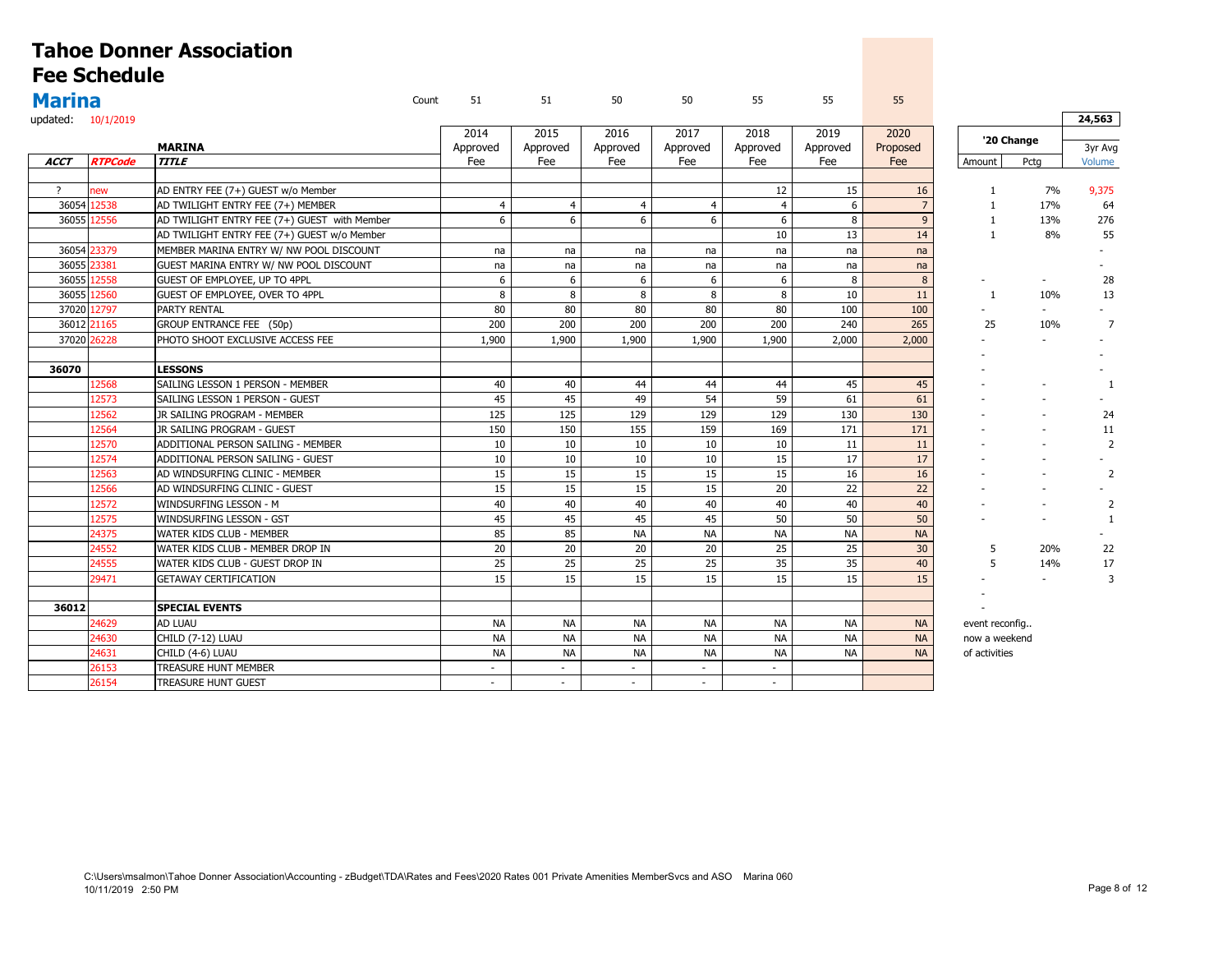|               | <b>Fee Schedule</b> | <b>Tahoe Donner Association</b>                  |       |           |           |           |           |                 |                |            |           |
|---------------|---------------------|--------------------------------------------------|-------|-----------|-----------|-----------|-----------|-----------------|----------------|------------|-----------|
|               | <b>Recreation</b>   |                                                  | Count | 26        | 27        | 27        | 25        | 25              |                |            |           |
| updated:      |                     |                                                  |       |           |           |           |           |                 |                |            | 594       |
| back to Index |                     |                                                  |       | 2016      | 2017      | 2018      | 2019      | 2020            |                |            |           |
|               | <b>RTP Product</b>  |                                                  |       | Approved  | Approved  | Approved  | Proposed  | <b>Proposed</b> |                | "20 Change | 3yr Avg   |
| <b>ACCT</b>   | Code                | <b>TITLE</b>                                     |       | Fee       | Fee       | Fee       | Fee       | <b>Fee</b>      | Amount         | Pctg       | Volume    |
|               |                     |                                                  |       |           |           |           |           |                 |                |            |           |
| 36058-140     | <b>MFRT</b>         | <b>FAMILY RAFT TRIP - member</b>                 | X.    | 30        | 30        | 30        | 30        | 30              | $\blacksquare$ | 0%         | $\Omega$  |
| 36058-140     | <b>GFRT</b>         | <b>FAMILY RAFT TRIP - quest</b>                  | X     | 30        | 30        | 35        | 35        | 35              | $\blacksquare$ | 0%         | $\Omega$  |
| 36058-140     | <b>MKNO</b>         | KIDS NIGHT OUT - member                          |       | 20        | 20        | 20        | 22        | 22              | $\blacksquare$ | 0%         | 85        |
| 36058-140     | <b>GKNO</b>         | KIDS NIGHT OUT - guest                           |       | 25        | 25        | 29        | 29        | 29              |                | $0\%$      | $\Omega$  |
| 36058-140     | <b>MOC</b>          | KIDS OVERNIGHT CAMPOUT - member                  | X.    | 50        | 50        | 50        | 50        | 50              |                | 0%         | $\Omega$  |
| 36058-140     | GOC                 | KIDS OVERNIGHT CAMPOUT - quest                   | X     | 50        | 50        | 59        | 59        | 59              |                | $0\%$      | $\Omega$  |
| 36058-140     | 20023               | BRUNCH AND HIKE - member                         | X     | 10        | 10        | 10        | 10        | 10              |                | 0%         | $\bigcap$ |
| 36058-140     | <b>GSBH</b>         | <b>BRUNCH AND HIKE - quest</b>                   | X     | 10        | 10        | 15        | 15        | 15              |                | $0\%$      | $\Omega$  |
| 36058-140     | <b>MCN</b>          | <b>CRAFT NIGHT - member</b>                      | X     | <b>NA</b> | <b>NA</b> | <b>NA</b> | <b>NA</b> | <b>NA</b>       |                |            |           |
| 36058-140     | <b>GCN</b>          | <b>CRAFT NIGHT - quest</b>                       | X     | <b>NA</b> | <b>NA</b> | <b>NA</b> | <b>NA</b> | <b>NA</b>       |                |            |           |
| 36058-140     | 29375               | <b>ARCHERY RENTAL - MEMBER</b>                   |       | 9         | 9         | 9         | 10        | 15              | 5              | 56%        | 154       |
| 36058-140     | 31906               | ARCHERY RENTAL - GUEST                           |       | 11        | 11        | 14        | 15        | 20              | 5              | 45%        | 60        |
| 36058-140     | <b>MAC</b>          | ARCHERY CLINIC - 1.5 HR - MEMBER                 |       | 10        | 10        | 10        | 11        | 15              | 4              | 40%        | 123       |
| 36058-140     | <b>GAC</b>          | ARCHERY CLINIC - 1.5 HR - GUEST                  |       | 12        | 12        | 14        | 15        | 20              | 5              | 42%        | 120       |
| 36058-140     | 28223               | <b>ARCHERY Private Lesson</b>                    |       | 30        | 30        | 30        | 31        | 39              | 8              | 27%        | 21        |
| 36058-140     | 24670               | BOCCE BALL TEAM LEAGUE FEE - MEMBER (2020 per p) |       |           | 120       | 120       | 121       | 20              | (101)          | $-84%$     | 3         |
| 36058-140     | 24671               | BOCCE BALL TEAM LEAGUE FEE - GUEST               |       | na        | na        | na        | na        | na              |                |            |           |
| 36058-140     | 25251               | TD OUTDOOR ADVENTURE CLUB HIKE - MEMEX           |       | 20        | 20        | 20        | 20        | 20              |                | $0\%$      | $\Omega$  |
| 36058-140     | 25255               | TD OUTDOOR ADVENTURE CLUB HIKE - GUES X          |       | 20        | 20        | 25        | 25        | 25              | $\blacksquare$ | $0\%$      | $\bigcap$ |
| 36058-140     | 25254               | TD OUTDOOR ADVENTURE CLUB OVERNIGHT X            |       | 50        | 50        | 50        | 50        | 50              |                | 0%         |           |
| 36058-140     | 25256               | TD OUTDOOR ADVENTURE CLUB OVERNIGHT X            |       | 50        | 50        | 55        | 55        | 55              |                | $0\%$      | Λ         |
| 36058-140     | 26062               | DAYPACK HIKE - MEMBER                            |       | 10        | 10        | 10        | 10        | 10              |                | $0\%$      | Λ         |
| 36058-140     | 26063               | <b>DAYPACK HIKE - GUEST</b>                      | x     | 10        | 10        | 15        | 15        | 15              |                | 0%         |           |
| 36058-140     | 26066               | <b>TROUT NATION - MEMBER</b>                     | X     | <b>NA</b> | <b>NA</b> | <b>NA</b> | <b>NA</b> | <b>NA</b>       |                |            |           |
| 36058-140     | 26067               | TROUT NATION - GUEST                             | X     | <b>NA</b> | NA.       | <b>NA</b> | <b>NA</b> | <b>NA</b>       |                |            | Λ         |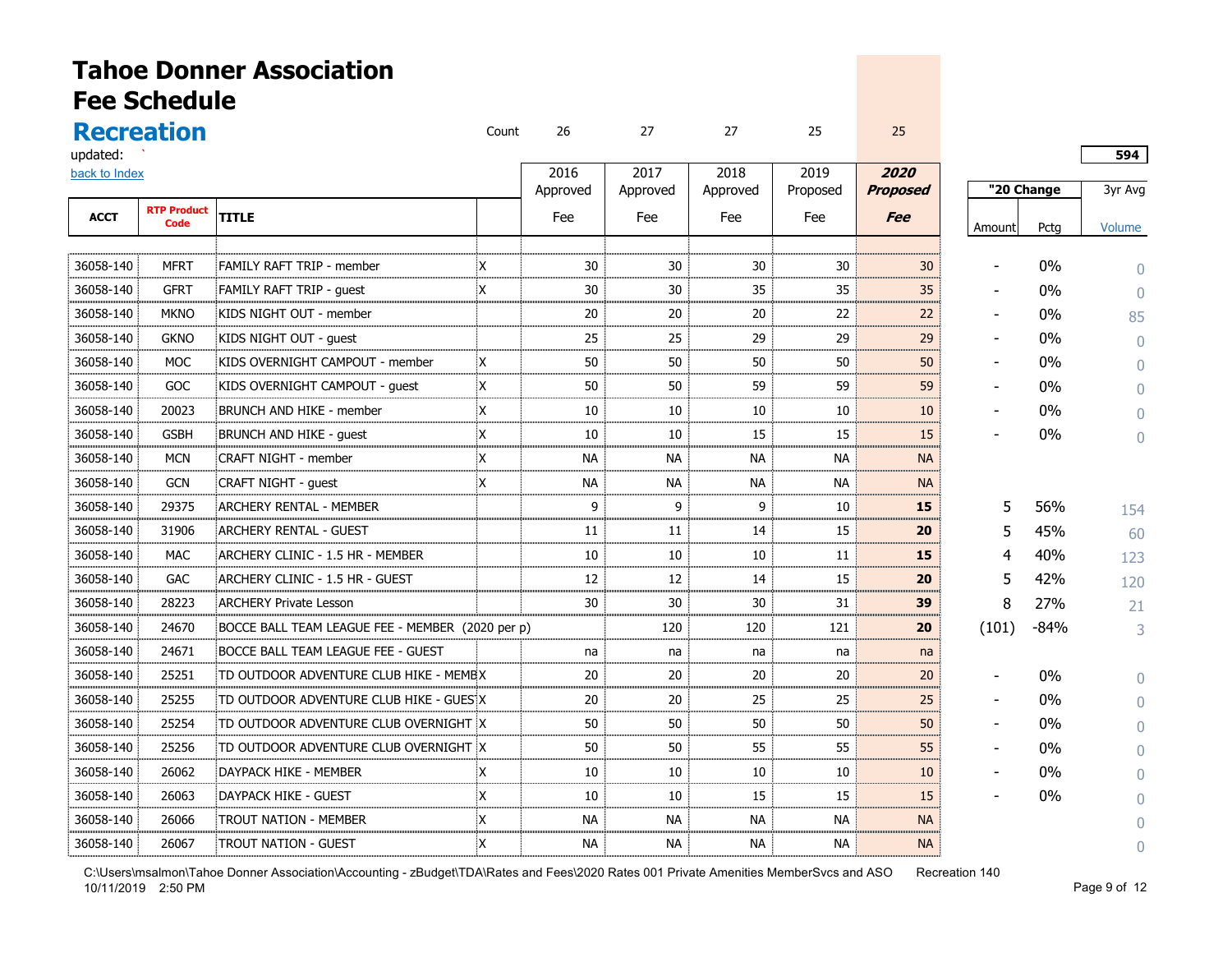|               | <b>Fee Schedule</b> | <b>Tahoe Donner Association</b>                       |       |          |                                                     |          |          |                 |                          |            |          |
|---------------|---------------------|-------------------------------------------------------|-------|----------|-----------------------------------------------------|----------|----------|-----------------|--------------------------|------------|----------|
|               | <b>Recreation</b>   |                                                       | Count | 26       | 27                                                  | 27       | 25       | 25              |                          |            |          |
| updated:      |                     |                                                       |       |          |                                                     |          |          |                 |                          |            | 594      |
| back to Index |                     |                                                       |       | 2016     | 2017                                                | 2018     | 2019     | 2020            |                          |            |          |
|               | <b>RTP Product</b>  |                                                       |       | Approved | Approved                                            | Approved | Proposed | <b>Proposed</b> |                          | "20 Change | 3yr Avg  |
| <b>ACCT</b>   | Code                | <b>TITLE</b>                                          |       | Fee      | Fee                                                 | Fee      | Fee      | <b>Fee</b>      | Amount                   | Pctg       | Volume   |
|               |                     |                                                       |       |          |                                                     |          |          |                 |                          |            |          |
| 36058-140     | 25667               | DOGGIE DIP DAY - M                                    | Х     |          |                                                     |          |          |                 |                          |            | $\Omega$ |
| 36058-140     | 25668               | DOGGIE DIP DAY - G                                    | X     |          |                                                     |          |          |                 |                          |            | $\Omega$ |
| 36058-140     | 26240               | <b>GPS RENTAL</b>                                     |       | 10       | 10                                                  | 10       | 10       | 10              |                          | $0\%$      | 28       |
| 36058-140     | 22828               | <b>FAMILY MOVIE NIGHT - MEMBER</b>                    |       |          |                                                     |          |          |                 | <b>FREE</b>              |            | $\Omega$ |
| 36058-140     | 22829               | FAMILY MOVIE NIGHT - GUEST                            | X.    |          |                                                     |          |          |                 | <b>FREE</b>              |            | $\Omega$ |
| 36058-140     |                     | NOT SO HAUNTED HOUSE                                  |       | 1        | 1                                                   |          |          |                 | $\overline{\phantom{a}}$ | $0\%$      | $\Omega$ |
| 36058-140     |                     | Adventure Day, Member                                 |       | 45       | 45                                                  | 45       | 45       | 60              | 15                       | 33%        | $\Omega$ |
| 36058-140     |                     | Adventure Day, Guest                                  |       | 50       | 50                                                  | 50       | 50       | 70              | 20                       | 40%        | $\Omega$ |
| 36058-140     |                     | Family Climbing                                       |       | 45       | 45                                                  | 45       | 45       | 60              | 15                       | 33%        | $\Omega$ |
| 36058-140     |                     | WATERPALOOZA (AGES 4&UP) ticket price for all the ric |       | na       | na                                                  | na       | na       | na              | not planned for          |            |          |
| 36058-140     |                     | Waterpalooza Wristband                                |       | na       | na                                                  | na       | na       | na              | 2015 due to              |            |          |
| 36058-140     |                     | Waterpalooza Ticket                                   |       | na       | na                                                  | na       | na       | na              | the CA drought           |            |          |
| 36058-140     |                     | Waterpalooza 20 Tickets                               |       | na       | na                                                  | na       | na       | na              |                          |            |          |
|               |                     | Summer Concert(s) on Green                            |       |          | Pricing varies based on acts, other variables. TBD. |          |          |                 |                          |            | 0        |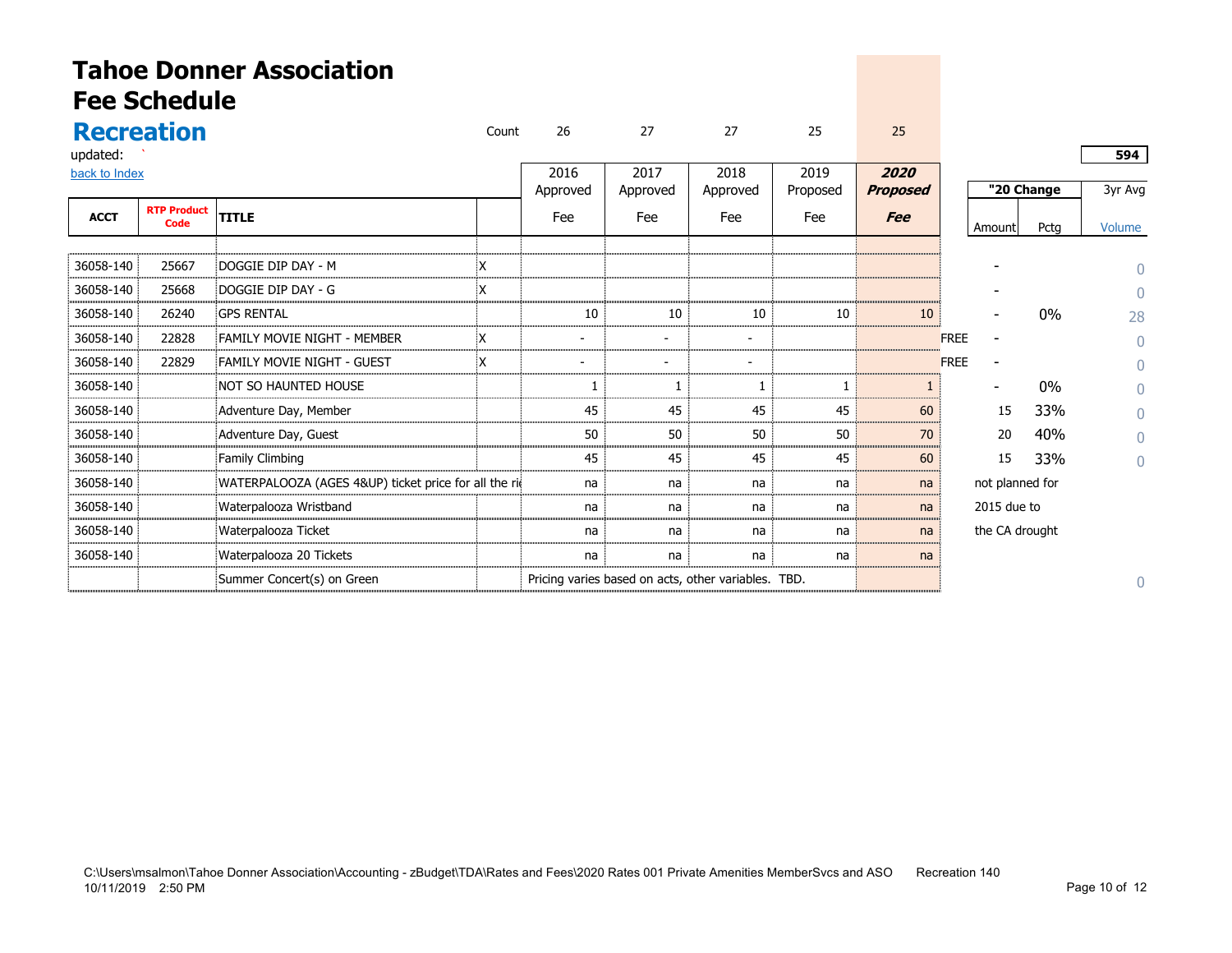| <b>Tahoe Donner Association</b> |                                                        |     |                          |                 |                 |                 |                 |                               |             |            |      |                   |
|---------------------------------|--------------------------------------------------------|-----|--------------------------|-----------------|-----------------|-----------------|-----------------|-------------------------------|-------------|------------|------|-------------------|
|                                 | <b>Fee Schedule</b>                                    |     |                          | 163             | 190             | 196             | 197             | 197                           | 6           | 4%         |      |                   |
|                                 | <b>Day Camps</b>                                       |     | Count                    | 17              | 17              | 17              | 17              | 17                            |             |            |      |                   |
|                                 | updated: 10/1/2019                                     |     |                          |                 |                 |                 |                 |                               |             |            |      | 1,004             |
|                                 |                                                        |     |                          | 2016            | 2017            | 2018            | 2019            | 2020                          |             | '20 Change |      |                   |
| <b>ACCT</b>                     | <b>TITLE</b>                                           |     | For 2017+<br>Space HOURS | Approved<br>Fee | Approved<br>Fee | Approved<br>Fee | Approved<br>Fee | <b>Proposed</b><br><b>Fee</b> |             | Amount     | Pctg | 3yr Avg<br>Volume |
| 36059                           |                                                        | 148 |                          |                 |                 |                 |                 |                               |             |            |      |                   |
| <b>MHKM</b>                     | 3-4 YEAR OLD CAMP: MEMBERS PER WEEK - High Mt.         | 30  | $9:00-12$                | 164             | 189             | 194             | 204             | 224                           |             | 20         | 10%  | 53                |
| <b>GHMK</b>                     | 3-4 YEAR OLD CAMP: GUESTS PER WEEK - High Mt.          |     | $9:00 - 12$              | 184             | 209             | 219             | 239             | 259                           |             | 20         | 9%   | 11                |
|                                 | 30139 3-4 YEAR OLD CAMP; MEMBER EXTENSION HOURS        |     | $12 - 2:30$              | 70              | 75              | 79              | 89              | 119                           | x3.45       | 30         | 38%  | 52                |
|                                 | 30141 3-4 YEAR OLD CAMP; GUEST EXTENSION HOURS         |     | $12 - 2:30$              | 75              | 80              | 90              | 100             | 130                           | x3.45       | 30         | 33%  | 23                |
| <b>MEX</b>                      | 5-6 YEAR OLD CAMP: MEMBERS PER WEEK - Explorers        | 36  | $9:00 - 2:45$            | 159             | 254             | 259             | 269             |                               | 319 adj 2yr | 50         | 19%  | 135               |
| <b>GEX</b>                      | 5-6 YEAR OLD CAMP: GUESTS PER WEEK - Explorers         |     | $9:00 - 2:45$            | 179             | 279             | 289             | 309             |                               | 359 adj 2yr | 50         | 17%  | 60                |
| <b>MBC</b>                      | 7-8 YEAR OLD CAMP: MEMBERS PER WEEK - Pioneers         | 36  | $9:00 - 3:00$            | 199             | 224             | 229             | 239             | 289                           |             | 50         | 22%  | 162               |
| <b>GBC</b>                      | 7-8 YEAR OLD CAMP: GUESTS PER WEEK - Pioneers          |     | $9:00 - 3:00$            | 219             | 244             | 254             | 274             | 324                           |             | 50         | 20%  | 84                |
| <b>MCTD</b>                     | 9-10 YEAR OLD CAMP: MEMBERS PER WEEK - Club TD         | 18  | $9:15-3:15$              | 209             | 234             | 239             | 249             | 299                           |             | 50         | 21%  | 124               |
| <b>GCTD</b>                     | 9-10 YEAR OLD CAMP: GUESTS PER WEEK - Club TD          |     | $9:15-3:15$              | 229             | 254             | 264             | 284             | 334                           |             | 50         | 19%  | 77                |
| <b>MDLC</b>                     | 11-12 YEAR OLD CAMP: MEMBERS PER WEEK -<br>Donner Lake | 20  | 9:30-3:30                | 229             | 254             | 259             | 269             | 319                           |             | 50         | 19%  | 80                |
| <b>GDLC</b>                     | 11-12 YEAR OLD CAMP: GUESTS PER WEEK - Donner<br>Lake  |     | 9:30-3:30                | 249             | 274             | 284             | 304             | 354                           |             | 50         | 18%  | 53                |
| <b>NEW</b>                      | 13-14 YEAR OLD CAMP: MEMBERS PER WEEK - LTC            | 8   | <b>Leadership Tra</b>    | 214             | 239             | 244             | 254             | 274                           |             | 20         | 8%   | 14                |
| <b>NEW</b>                      | 13-14 YEAR OLD CAMP: GUESTS PER WEEK - LTC             |     | $9:00 - 4PM$             | 234             | 259             | 269             | 289             | 309                           |             | 20         | 7%   | 3                 |
| 24419                           | <b>CANCELATION FEE</b>                                 |     |                          | 15              | 15              | 15              | 20              | 25                            |             | 5          | 33%  | 73                |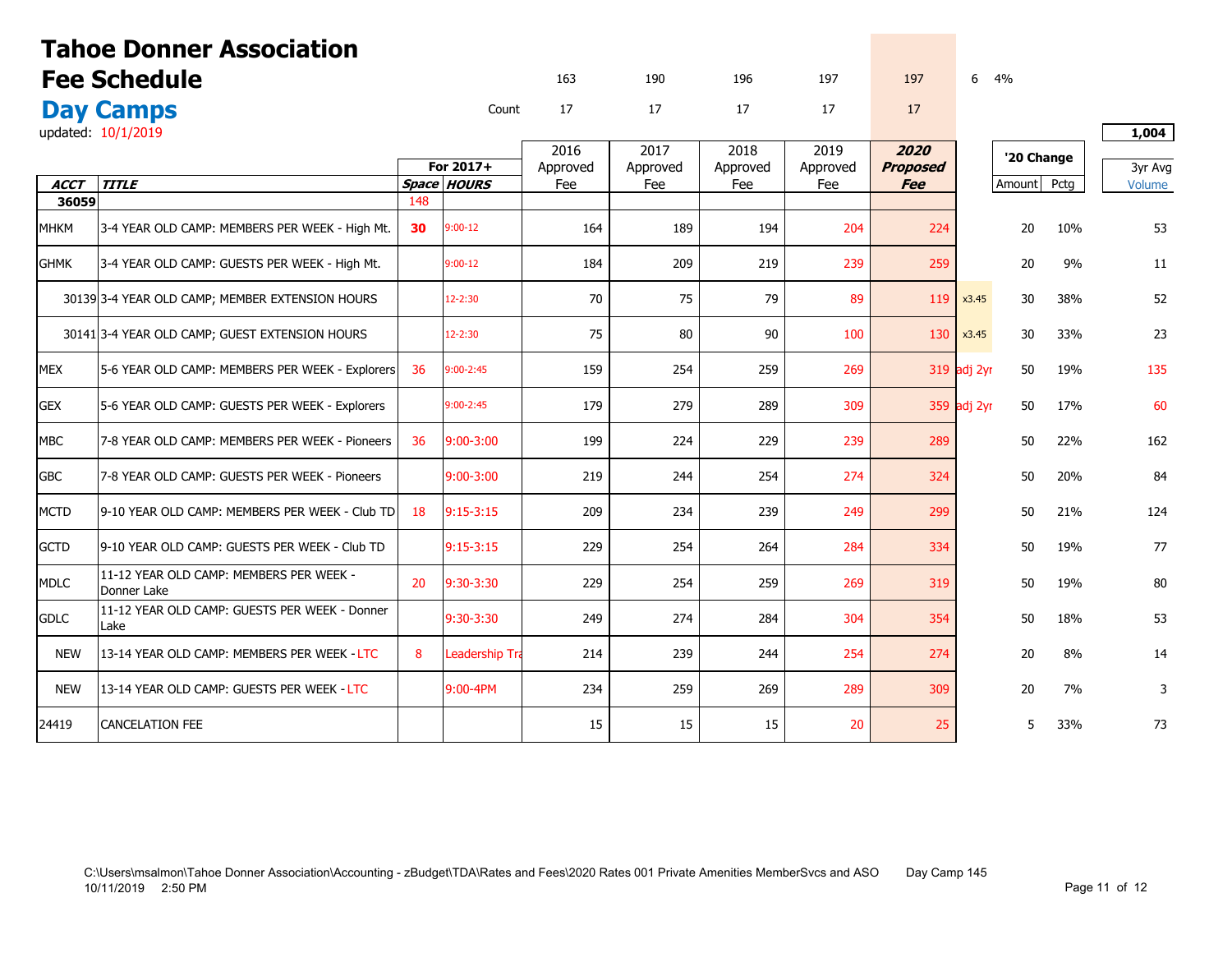#### **Member Services**

updated: 10/19/2019

|             |                      | Count                                                                                                       | 33                       | 33              | 33                                                                                 | 33                       | 33                                 | 33                      |           |            | 6,989                                  |
|-------------|----------------------|-------------------------------------------------------------------------------------------------------------|--------------------------|-----------------|------------------------------------------------------------------------------------|--------------------------|------------------------------------|-------------------------|-----------|------------|----------------------------------------|
|             |                      |                                                                                                             | 2015                     | 2016            | 2017                                                                               | 2018                     | 2019                               | 2020                    |           |            | 3yr Avg                                |
|             |                      | <b>MEMBER SERVICES</b>                                                                                      | <b>Approved</b>          | <b>Approved</b> | <b>Approved</b>                                                                    | Approved                 | Aproved                            | <b>Draft</b>            |           | '20 Change | Volume                                 |
| <b>ACCT</b> | <b>RTPCode TITLE</b> |                                                                                                             | Fee                      | Fee             | Fee                                                                                | Fee                      | Fee                                | Fee                     | Amount    | Pctg       |                                        |
| 36015       |                      |                                                                                                             |                          |                 |                                                                                    |                          |                                    |                         |           |            |                                        |
|             | 10102                | FIREWOOD SALES (unsplit rounds, price per Cord)                                                             | 80                       | 80              | 50                                                                                 | 50                       | 40                                 | 40                      |           | 0%         | 74                                     |
| 37020       |                      | credited to Forestry 050-36015                                                                              |                          |                 |                                                                                    |                          |                                    | surplus of supply       |           |            |                                        |
|             | 10100                | <b>VEHICLE STORAGE</b>                                                                                      | 275                      | 275             | 275                                                                                | 275                      | 295                                | 305                     | 10        | 4%         | 46                                     |
|             | 10101                | VEHICLE STORAGE - DAILY                                                                                     | 15                       | 15              | 15                                                                                 | 15                       | 15                                 | 15                      |           | 0%         |                                        |
|             | 12518                | NON-RETURNED / LOST PASSES FEE                                                                              | 5                        | 5               | 5                                                                                  | 5                        | 5                                  | $\overline{7}$          | 2         | 40%        |                                        |
|             | 22959                | BROCHURE RACK RENTAL - large boxes/month                                                                    | 15                       | 15              | 15                                                                                 | 15                       | 15                                 | 15                      |           | 0%         | 916<br>$\Omega$                        |
|             | 22959                | BROCHURE RACK RENTAL - small boxes/month                                                                    | 10                       | 10              | 10                                                                                 | 10                       | 10                                 | 10                      |           | 0%         |                                        |
|             | 22959                | BROCHURE RACK RENTAL - large boxes/year                                                                     | 165                      | 165             | 165                                                                                | 165                      | 165                                | 165                     |           | $0\%$      | $\Omega$                               |
|             |                      |                                                                                                             | 110                      | 110             | 110                                                                                | 110                      | 110                                | 110                     |           |            | $\Omega$                               |
|             | 22959<br>37020 10098 | BROCHURE RACK RENTAL - small boxes/year                                                                     | 0.10                     | 0.10            | 0.10                                                                               | 0.10                     | 0.20                               | 0.20                    |           | 0%         |                                        |
|             |                      | COPY CHARGE                                                                                                 |                          |                 |                                                                                    |                          |                                    |                         |           | 0%         | 1358                                   |
| 37020       | 10099                | \$3.00 FAX CHARGE                                                                                           | 3                        | 3               | 3                                                                                  | 3                        | 3                                  | $\overline{\mathbf{3}}$ |           | $0\%$      | 34                                     |
|             | 37020 11757          | \$1.00 FAX CHARGE                                                                                           | $\mathbf{1}$             | $\mathbf 1$     | ${\bf 1}$                                                                          | 1                        | $\mathbf{1}$                       | $\mathbf{1}$            |           | 0%         | 81                                     |
|             |                      | <b>TD Sticker</b>                                                                                           | $\mathbf 1$              | $\mathbf 1$     | $\mathbf{1}$                                                                       | $\mathbf 1$              | ${\bf 1}$                          | ${\bf 1}$               |           | 0%         | $\Omega$                               |
|             | open                 | PROJECTOR RENTAL                                                                                            | 25                       | 25              | 25                                                                                 | 25                       | 25                                 | 25                      |           | 0%         | $\Omega$                               |
|             |                      | FLIP CHARTS (per)                                                                                           | 10                       | 10              | 10                                                                                 | 10                       | 10                                 | 10                      |           | 0%         | $\Omega$                               |
|             |                      | DANCE FLOOR                                                                                                 | 500                      | 500             | 500                                                                                | 500                      | 500                                | 500                     | Ĭ.        | $0\%$      | $\Omega$                               |
|             |                      | AV Tech (per hour, min charge 1 hour)                                                                       | 30                       | 30              | 30                                                                                 | 30                       | 30                                 | 30                      |           | 0%         | $\Omega$                               |
|             | 23317                | Room Rental (Meeting Room/Lounge) Member 4 Hou                                                              | 100                      | 100             | 100                                                                                | 100                      | 100                                | 125                     | 25        | 25%        | 12                                     |
|             | 23317                | Room Rental (Meeting Room/Lounge) Member 8 Hour                                                             | 180                      | 180             | 180                                                                                | 180                      | 180                                | 180                     |           | 0%         |                                        |
|             | 23317                | Room Rental (Meeting Room/Lounge) Public 4 Hours                                                            | 125                      | 125             | 125                                                                                | 125                      | 125                                | 130                     | 5         | 4%         | $\Omega$                               |
|             | 23317                | Room Rental (Meeting Room/Lounge) Public 8 Hours                                                            | 200                      | 200             | 200                                                                                | 200                      | 200                                | 200                     |           | 0%         | $\Omega$                               |
|             | 23317                | Room Rental (Bennett Flat Patio) Member 4 Hours                                                             | $\sim$                   | $\sim$          | $\sim$                                                                             | $\sim$                   | $\sim$                             | $\blacksquare$          | ΝA        |            |                                        |
|             | 23317                | Room Rental (Bennett Flat Patio) Member 8 Hours                                                             | $\blacksquare$           | $\blacksquare$  | $\blacksquare$                                                                     | $\blacksquare$           | $\blacksquare$                     | $\blacksquare$          | <b>NA</b> |            |                                        |
|             | 23317                | Room Rental (Bennett Flat Patio) Public 4 Hours                                                             | $\overline{\phantom{a}}$ | $\blacksquare$  | $\blacksquare$                                                                     | $\overline{\phantom{a}}$ | $\blacksquare$                     | $\blacksquare$          | <b>NA</b> |            |                                        |
|             | 23317                | Room Rental (Bennett Flat Patio) Public 8 Hours                                                             | $\blacksquare$           | $\sim$          | $\blacksquare$                                                                     |                          |                                    | $\blacksquare$          | <b>NA</b> |            |                                        |
|             |                      | Bennett Flat Patio with Tent, Sun-Fri / Sat, up to 75                                                       | 500 / 700                | 500 / 700       | 500 / 700                                                                          | 500 / 700                | 500 / 700                          | 500 / 700               |           |            |                                        |
|             |                      | Bennett Flat Patio with Tent, Sun-Fri / Sat , 75+p (ma                                                      | 700 / 900                | 700 / 900       | 700 / 900                                                                          | 700 / 900                | 700 / 900                          | 700 / 900               |           |            |                                        |
|             |                      | (a) Fees include white table lines, reserved bocce ball court(1), horseshoe pit, and volley ball court.     |                          |                 |                                                                                    |                          | Members receive 20% off Site Fees. |                         |           |            | $\Omega$                               |
|             |                      | Non-Profits - no site fee for Meadow Room Rental, charge for AV services, 20% off Be                        |                          |                 |                                                                                    |                          |                                    |                         |           |            |                                        |
|             |                      |                                                                                                             |                          |                 | Rev\$ Chg, factored 10% elasticity on Increase, the Daily Increase may lower this. |                          |                                    |                         |           |            |                                        |
|             |                      |                                                                                                             |                          |                 |                                                                                    |                          |                                    |                         |           |            | base \$283,000 before elasticity impac |
|             | 20729 25740          | <b>RECREATION FEE</b>                                                                                       | 260                      | 270             | 270                                                                                | 270                      | 290                                | 350                     | 60        | 22%        | 3579                                   |
|             | 25741                | PURCHASE PASSES 5 & 6, each                                                                                 | 100                      | 100             | 100                                                                                | 100                      | 125                                | 145                     | 20        | 20%        | 748                                    |
|             | 25742                | PURCHASE PASSES 7 & 8, each                                                                                 | 100                      | 100             | 100                                                                                | 100                      | 125                                | 145                     | 20        | 20%        | 128                                    |
|             |                      | NOTE price change, if any, is effective for 5/1/xx cycle. SNOWPLAY access IS included with RecFee purchase. |                          |                 |                                                                                    |                          |                                    | ee purchase.            |           |            |                                        |
|             |                      |                                                                                                             |                          |                 |                                                                                    |                          |                                    |                         |           |            |                                        |
|             | 10081                | TDA C&R MEMBER BOOK                                                                                         | 2                        | 2               | 2                                                                                  | 2                        | 2                                  | $\overline{\mathbf{z}}$ |           | 0%         | $\bigcap$                              |
|             | 10082                | TDA C&R PUBLIC BOOK                                                                                         | 5                        | 5               | 5                                                                                  | 5                        | 5                                  | 5                       |           | 0%         | $\mathbf 0$                            |
|             | 10083                | TDA ASO BOOK                                                                                                | $\mathbf{z}$             | $\mathbf{z}$    | $\mathbf{z}$                                                                       | $\overline{\mathbf{z}}$  | $\overline{\mathbf{2}}$            | $\overline{2}$          |           | 0%         | $\Omega$                               |
|             |                      |                                                                                                             |                          |                 |                                                                                    |                          |                                    |                         |           |            |                                        |
|             | 11310 10094          | UPS CHARGE 1-5LBS                                                                                           | 3                        | з               | 3                                                                                  | 3                        | 3                                  | 3                       |           | 0%         | 10                                     |
|             | 11310 10095          | UPS CHARGE 6-10LBS                                                                                          | 5                        | 5               | 5                                                                                  | 5                        | 5                                  | 5                       |           | 0%         | $\overline{2}$                         |
|             | 11310 10096          | UPS CHARGE 11-25LBS                                                                                         | $\overline{ }$           | $\overline{ }$  | $\overline{ }$                                                                     | $\overline{ }$           | $\overline{ }$                     | $\overline{ }$          |           | $0\%$      |                                        |